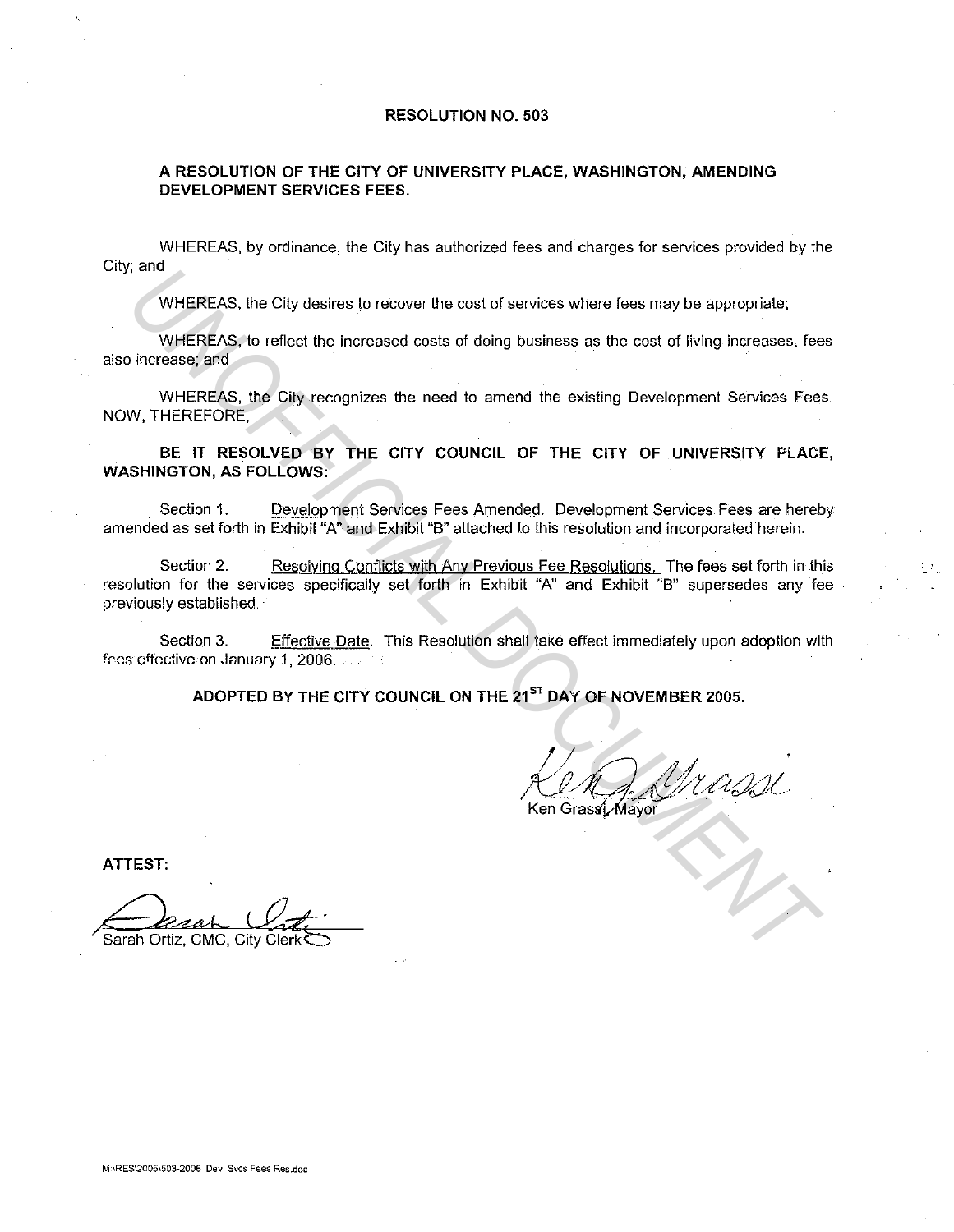# **EXHIBIT "A"**

# **DEVELOPMENT SERVICES FEE SCHEDULE**

# **BUILDING PERMIT FEES**

The building permit fees shall be based upon valuation and shall be assessed in accordance with the following table:

| Total Valuation*                      | Fee                                                                                                                                                                                                                                                                                                                                                                                                                                                                                                         |  |
|---------------------------------------|-------------------------------------------------------------------------------------------------------------------------------------------------------------------------------------------------------------------------------------------------------------------------------------------------------------------------------------------------------------------------------------------------------------------------------------------------------------------------------------------------------------|--|
| \$1.00 to \$500                       | \$23.50                                                                                                                                                                                                                                                                                                                                                                                                                                                                                                     |  |
| \$501 to \$2,000                      | \$23.50 for the first \$500 plus \$3.05 for each additional \$100 or<br>fraction thereof, to and including \$2,000                                                                                                                                                                                                                                                                                                                                                                                          |  |
|                                       | \$2,001 to \$25,000 \$69.25 for the first \$2,000 plus \$14.00 for each additional \$1,000 or<br>fraction thereof, to and including \$25,000                                                                                                                                                                                                                                                                                                                                                                |  |
|                                       | \$25,001 to \$50,000  \$391.25 for the first \$25,000 plus \$10.10 for each additional \$1,000 .<br>or fraction thereof, to and including \$50,000                                                                                                                                                                                                                                                                                                                                                          |  |
|                                       | \$50,001 to \$100,000 \$643.75 for the first \$50,000 plus \$7.00 for each additional 1,000 or<br>fraction thereof, to and including \$100,000                                                                                                                                                                                                                                                                                                                                                              |  |
|                                       | \$100.001 to \$500,000 \$993.75 for the first \$100,000 plus \$5.60 for each additional \$1,000.<br>or fraction thereof, to and including \$500,000.                                                                                                                                                                                                                                                                                                                                                        |  |
|                                       | \$500,001 to \$1,000,000 \$3,233.75 for the first \$500,000 plus \$4.75 for each additional<br>\$1,000 or fraction thereof, to and including \$1,000,000                                                                                                                                                                                                                                                                                                                                                    |  |
|                                       | \$1,000,001 and up \$5,608.75 for the first \$1,000,000 plus \$3.65 for each additional<br>\$1,000 or fraction thereof                                                                                                                                                                                                                                                                                                                                                                                      |  |
| Other Inspections and Fees            |                                                                                                                                                                                                                                                                                                                                                                                                                                                                                                             |  |
| Ϋ.                                    | inspections outside of normal business hours (minimum two hours) ** \$60.00 per hour                                                                                                                                                                                                                                                                                                                                                                                                                        |  |
| 2.                                    |                                                                                                                                                                                                                                                                                                                                                                                                                                                                                                             |  |
| 3 <sub>1</sub>                        |                                                                                                                                                                                                                                                                                                                                                                                                                                                                                                             |  |
| 4.                                    | Additional plan review required by changes, additions or revisions to approved plans**\$60,00 per hour                                                                                                                                                                                                                                                                                                                                                                                                      |  |
| 5.                                    | For use of outside consultants for plan checking or inspection, or both ***Actual Cost<br>(including overhead                                                                                                                                                                                                                                                                                                                                                                                               |  |
| 6.<br>fees to cover overhead charges. | A general development services support fee of 10% will be added to all building permit                                                                                                                                                                                                                                                                                                                                                                                                                      |  |
|                                       | * Total Valuation shall be determined by the Building Official in accordance with nationally accepted industry standards. The<br>listing of unit valuations presented in 'Exhibit B' shall be used as the standard for normal construction projects. For unusual<br>projects that are not specifically listed, national construction estimating tools such as the Building Construction Cost Data by<br>R.S. Means or the BNi Construction Costbook will be used as a guide for determination of valuation. |  |

| $\mathcal{L}$ | Inspections outside of normal business hours (minimum two hours) **\$60.00 per hour                        |                      |
|---------------|------------------------------------------------------------------------------------------------------------|----------------------|
| <sup>2.</sup> |                                                                                                            |                      |
| 3.            |                                                                                                            |                      |
|               | 4. Additional plan review required by changes, additions or revisions to approved plans **\$60.00 per hour |                      |
|               |                                                                                                            |                      |
|               |                                                                                                            | (including overhead) |

\*\* Or the total hourly cost to the jurisdiction, whichever is the greatest. This cost shall include supervision, overhead, hourly wages and benefits of the employees involved.

\*\*\*The applicant is responsible for the following fees incurred by the City from outside consultants or experts: (1) expenses associated with permit review, approval, and issuance; (2) expenses associated with the applicant's failure to comply with the permit and applicable City codes; and (3) expenses associated with the City's evaluation and mitigation of hazardous conditions arising from the applicant's failure to comply with the approved permit and applicable codes.

# **PLAN REVIEW FEE**

Plan Review Fees shall be 65 percent of the building permit fee with a minimum fee of \$60.00.

In addition to the Building Code fees, other fees may be assessed for a specific permit when applicable.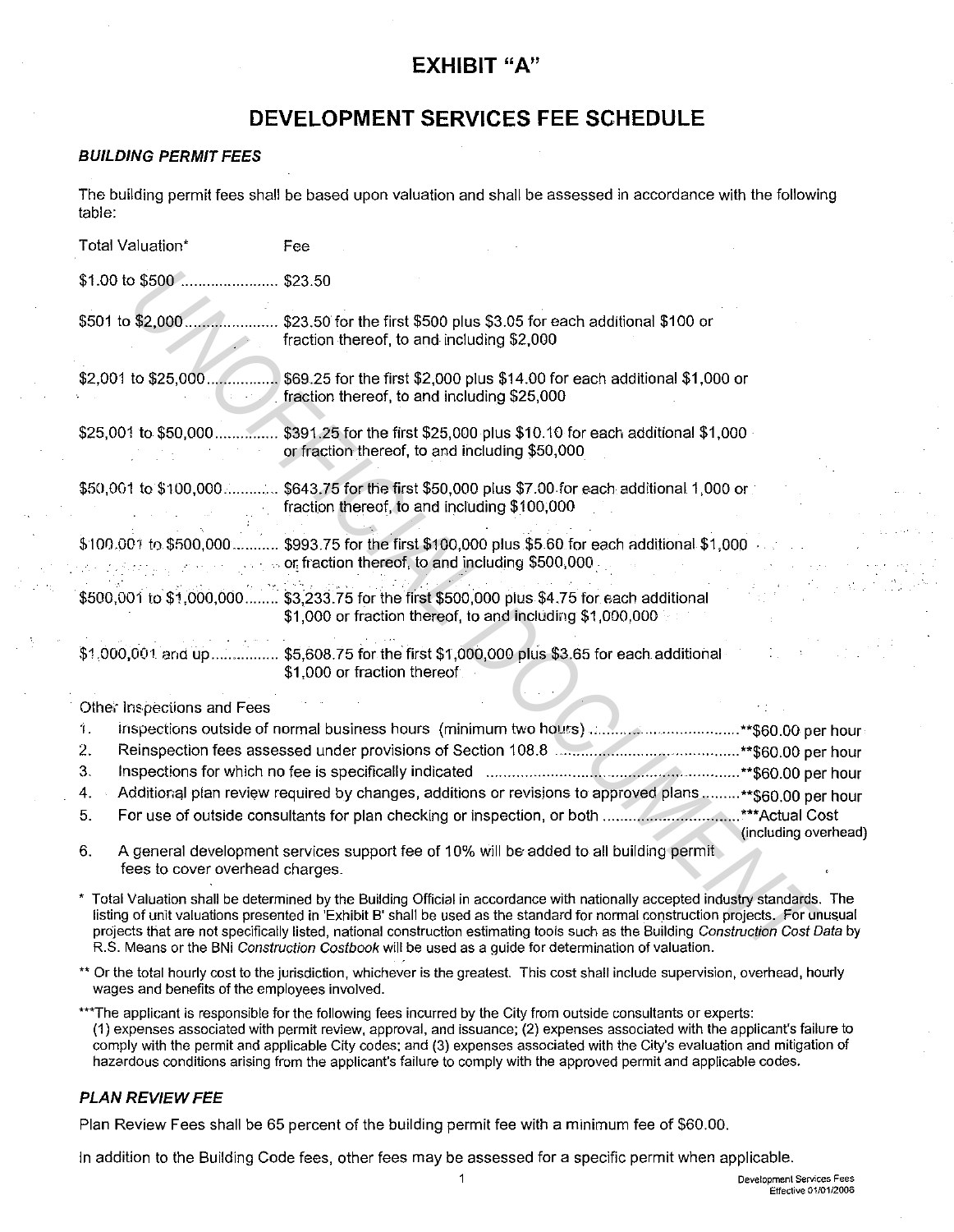# **MECHANICAL CODE FEES**

 $\mathcal{L}$ 

 $\lesssim$  . i)<br>V

# **Permit Issuance FLAT FEES (Residential)**

|                                           | \$200.00 |
|-------------------------------------------|----------|
| <b>Permit Issuance (Not Listed Above)</b> |          |
|                                           | \$30.00  |

# **Unit Fee Schedule**

|      | <b>Unit Fee Schedule</b>                                                                                                                                                                                                                                                                            |             |
|------|-----------------------------------------------------------------------------------------------------------------------------------------------------------------------------------------------------------------------------------------------------------------------------------------------------|-------------|
| 1.   | Furnaces. For the installation or relocation of each forced air or gravity-type furnace or burner,<br>including ducts and vents attached to such appliance, up to and including 100,000 Btu/h (29.3 kW).                                                                                            | \$17.00     |
|      | For the installation or relocation of each forced air or gravity-type furnace or burner, including ducts                                                                                                                                                                                            | \$21.00     |
|      |                                                                                                                                                                                                                                                                                                     | \$17.00     |
|      | For the installation or relocation of each suspended heater, recessed wall heater, or floor mounted                                                                                                                                                                                                 | \$17.00     |
| 2.   | Appliance Vents. For the installation, relocation, or replacement of each appliance vent installed                                                                                                                                                                                                  | \$<br>10.00 |
|      | 3. Repairs and Additions. For the repair of, alteration of, or addition to each heating appliance,<br>refrigeration unit, cooling unit, absorption unit, or each heating, cooling, absorption or evaporation<br>cooling system, including installation of controls regulated by the Mechanical Code | \$16.00     |
| 4. . | Boilers, Compressors, and Absorption Systems. For the installation or relocation of each boiler<br>or compressor to and including three horsepower (10.6 kW) or for each absorption system to and                                                                                                   | \$17.00     |
|      | For the installation or relocation of each boiler or compressor over three horsepower (10.6 kW)<br>to and including 15 horsepower (52.7 kW) or for each absorption system over 100,000 Btu/h                                                                                                        | \$30.00     |
|      | For the installation or relocation of each boiler or compressor over 15 horsepower (57.7 kW)<br>to and including 30 horsepower (105.5 kW), or for each absorption system over 500,000 Btu/h                                                                                                         | 40.00       |
|      | For the installation or relocation of each boiler or compressor over 30 horsepower (105.5 kW)<br>to and including 50 horsepower (176 kW), or for each absorption system over 1,000,000 Btu/h                                                                                                        | 60.00       |
|      | For the installation or relocation of each boiler or compressor over 50 horsepower (176 kW),                                                                                                                                                                                                        | 115.00      |
| 5.   | Air Handlers. For each air-handling unit to and including 10,000 cubic feet per minute                                                                                                                                                                                                              | \$13.00     |
| 6.   | Evaporative Coolers. For each evaporative cooler other than the portable type                                                                                                                                                                                                                       | \$13.00     |
| 7.   | Ventilation and Exhaust. For each ventilation fan connected to a single duct                                                                                                                                                                                                                        | \$<br>10.00 |
|      | For each ventilation system which is not a portion of a heating or air-conditioning system                                                                                                                                                                                                          | \$13.00     |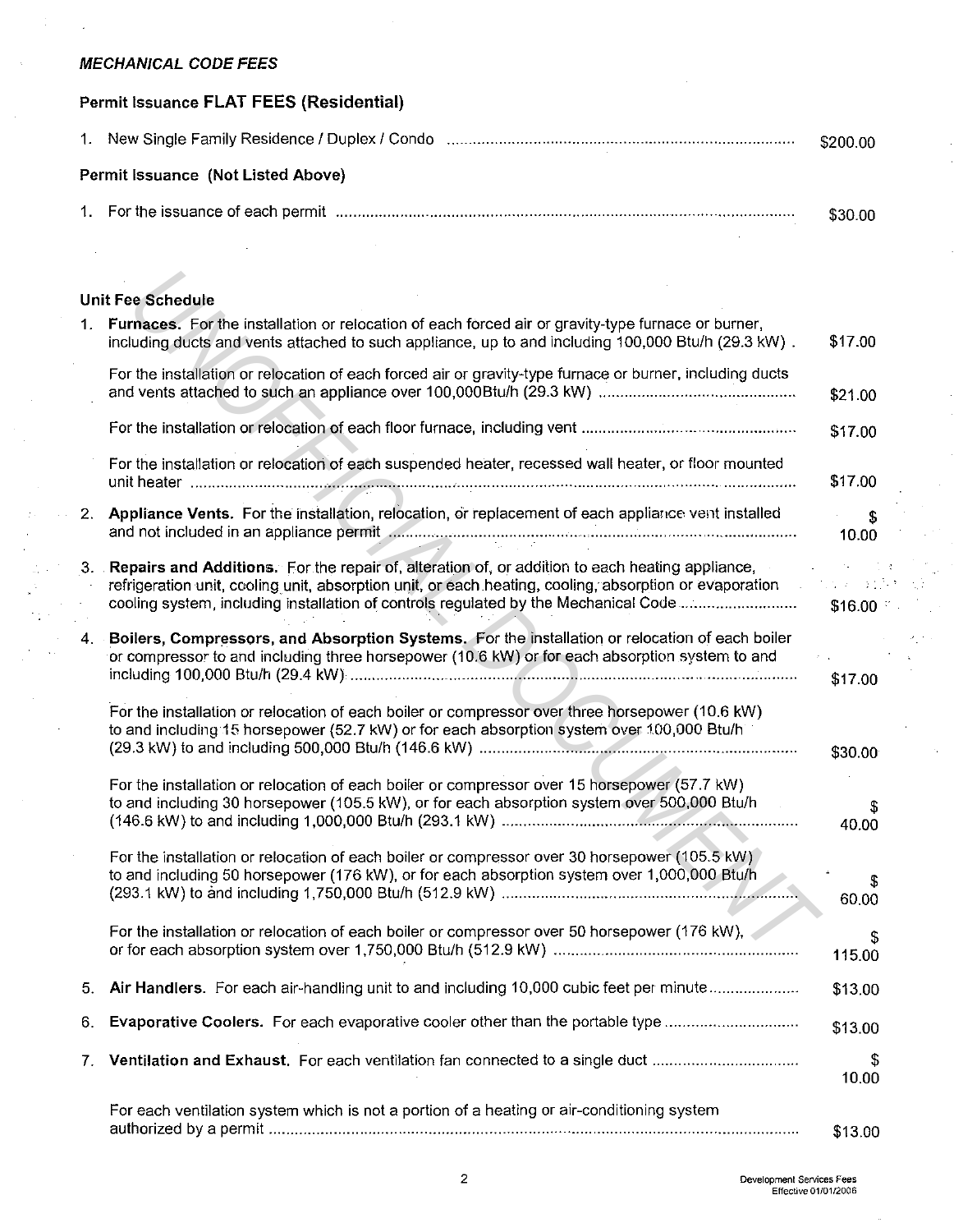|     | For the installation of each hood which is served by a mechanical exhaust, including the ducts for                                                                                         | \$13.00            |
|-----|--------------------------------------------------------------------------------------------------------------------------------------------------------------------------------------------|--------------------|
| 8.  | Incinerators. For the installation or relocation of each domestic type incinerator                                                                                                         | \$21.00            |
|     | For the installation or relocation of each commercial or industrial type incinerator                                                                                                       | \$71.00            |
| 9   | Hot Water Heater: For installation of gas fired hot water heater and ventilation system                                                                                                    | \$15.00            |
| 10  | Miscellaneous. For each appliance or piece of equipment regulated by the Mechanical Code<br>but not classes in other appliance categories, or for which no other fee is listed in the Code | \$13.00            |
|     | When Appendix B. Chapter 13, is applicable (See Section 103), permit fees for fuel gas piping<br>shall be as follows:                                                                      |                    |
|     |                                                                                                                                                                                            | S.                 |
|     |                                                                                                                                                                                            | 9.00<br>S.<br>3.00 |
|     | When Appendix B, Chapter 14, is applicable (See Section 103), permit fees for process piping<br>shall be as follows:                                                                       |                    |
|     |                                                                                                                                                                                            | \$7.00             |
|     |                                                                                                                                                                                            | \$2.00             |
|     |                                                                                                                                                                                            | \$4.00             |
|     |                                                                                                                                                                                            | \$<br>1.00         |
|     |                                                                                                                                                                                            |                    |
|     | <b>Other Inspections and Fees</b>                                                                                                                                                          |                    |
| 11. | A plan review fee of 25% of the permit fee shall be assessed for other than R-3<br>and U occupancies with a minimum fee of \$60.00.                                                        |                    |
| 2.  |                                                                                                                                                                                            | *\$60.00           |
|     | Reinspection fees assessed under provisions of Section 116.6, per inspection                                                                                                               | *\$60.00           |
| 4.  | Inspection for which no fee is specifically indicated (minimum charge - one half hour)                                                                                                     | *\$60.00           |
| 5.  | Additional plan review required by changes, additions, or revisions to plans or to<br>plans for which an initial review has been completed (minimum charge - one half hour)                | *\$6000            |
|     | *Or the total hourly cost to the City, whichever is greatest. The cost shall include supervision,<br>overhead, equipment, hourly wages and fringe benefits of the employees involved.      |                    |
|     |                                                                                                                                                                                            |                    |

 $\ddot{\phantom{a}}$ 

 $\sim$ 

 $\sim 10^{-1}$  .  $\mathcal{L}^{\text{max}}$  $\sim$   $_{\rm g}$ 

 $\mathcal{L}_{\mathcal{A}}$ 

 $\hat{\boldsymbol{\beta}}$ 

 $\bar{\bar{z}}$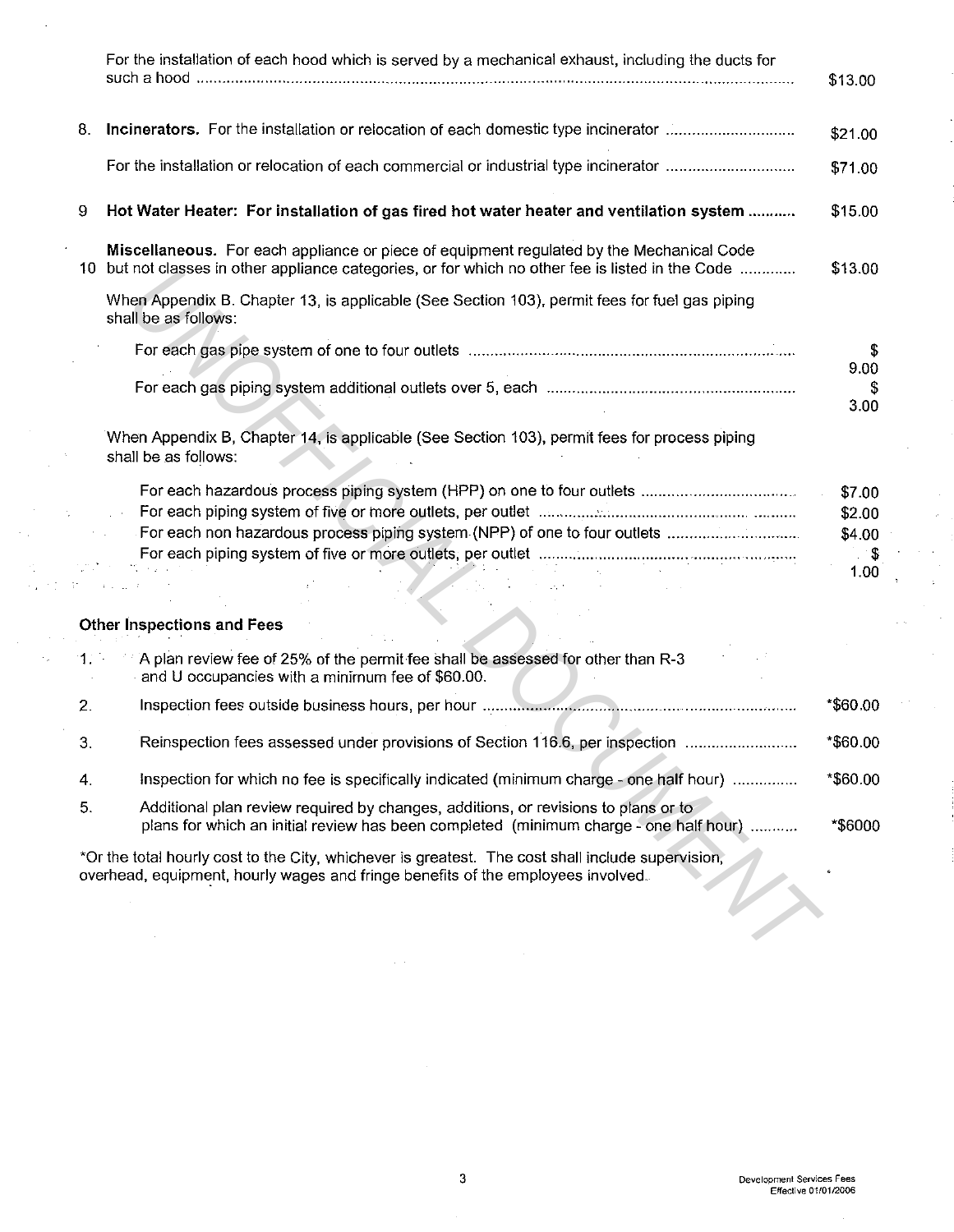#### **PLUMBING CODE FEES**

# **Permit Issuance FLAT FEES (Residential)**

|  |  |  | \$200.00 |
|--|--|--|----------|
|--|--|--|----------|

## **Permit Issuance (Not Listed Above)**

|  | \$30.00 |
|--|---------|
|  |         |

# **Unit fee schedule (In addition to item 1 or 2 above)**

|                | Unit fee schedule (in addition to item 1 or 2 above)                                                                                |             |
|----------------|-------------------------------------------------------------------------------------------------------------------------------------|-------------|
| 1 <sub>1</sub> | For each plumbing fixture or trap or set of fixtures on one trap (including water, drainage, piping                                 | \$12.00     |
| 2.             |                                                                                                                                     | \$27.00     |
| 3.             |                                                                                                                                     | \$12.00     |
| 4.             |                                                                                                                                     | \$15.00     |
| 5.             | For each industrial waste pre-treatment interceptor including its trap and vent, excepting                                          | £.<br>25.00 |
| 6.             | For installation, alteration or repair of water piping and/or water treating equipment, each                                        | 10.00       |
| 7.             |                                                                                                                                     | 10.00       |
| 8.             | For atmospheric type vacuum breakers not included in item 1                                                                         |             |
|                |                                                                                                                                     | \$15.00     |
|                |                                                                                                                                     | 4.00        |
| 9.             | For each backflow protective device other than atmospheric type vacuum type breakers:                                               |             |
|                |                                                                                                                                     | \$15,00     |
|                |                                                                                                                                     | 28.00       |
|                | her Inspection and Fees                                                                                                             |             |
| $\mathbf{1}$ . | A plan review fee of 25% of the permit fee shall be assessed for other than R-3 and<br>U occupancies with a minimum fee of \$60.00. |             |
| 2.             |                                                                                                                                     | *\$60.00    |
| 3.1            |                                                                                                                                     | *\$60.00    |

# 8. For atmospheric type vacuum breakers not included in item 1

|     | 1 to 5 .                                                                              | \$15.00 |
|-----|---------------------------------------------------------------------------------------|---------|
|     |                                                                                       | 4 OO    |
| -9. | For each backflow protective device other than atmospheric type vacuum type breakers: |         |
|     |                                                                                       | \$15.00 |
|     |                                                                                       | 28.00   |
|     | her Inspection and Fees                                                               |         |

#### **Other Inspection and Fees**

|                | A plan review fee of 25% of the permit fee shall be assessed for other than R-3 and<br>U occupancies with a minimum fee of \$60.00.                                       |          |
|----------------|---------------------------------------------------------------------------------------------------------------------------------------------------------------------------|----------|
|                |                                                                                                                                                                           | *\$60.00 |
| 3 <sub>1</sub> |                                                                                                                                                                           | *\$60.00 |
| 4.             | Inspection for which no fee is specifically indicated (minimum charge – one half hour)                                                                                    | *\$60.00 |
| -5.            | Additional plan review required by changes, additions, or revisions to plans or to plans for<br>which an initial review has been completed (minimum charge one half hour) | *\$60.00 |

\*Or the total hourly cost to the City, whichever is greatest. The cost shall include supervision, overhead, equipment, hourly wages and fringe benefits of the employees involved.

#### **MISCELLANEOUS FEES**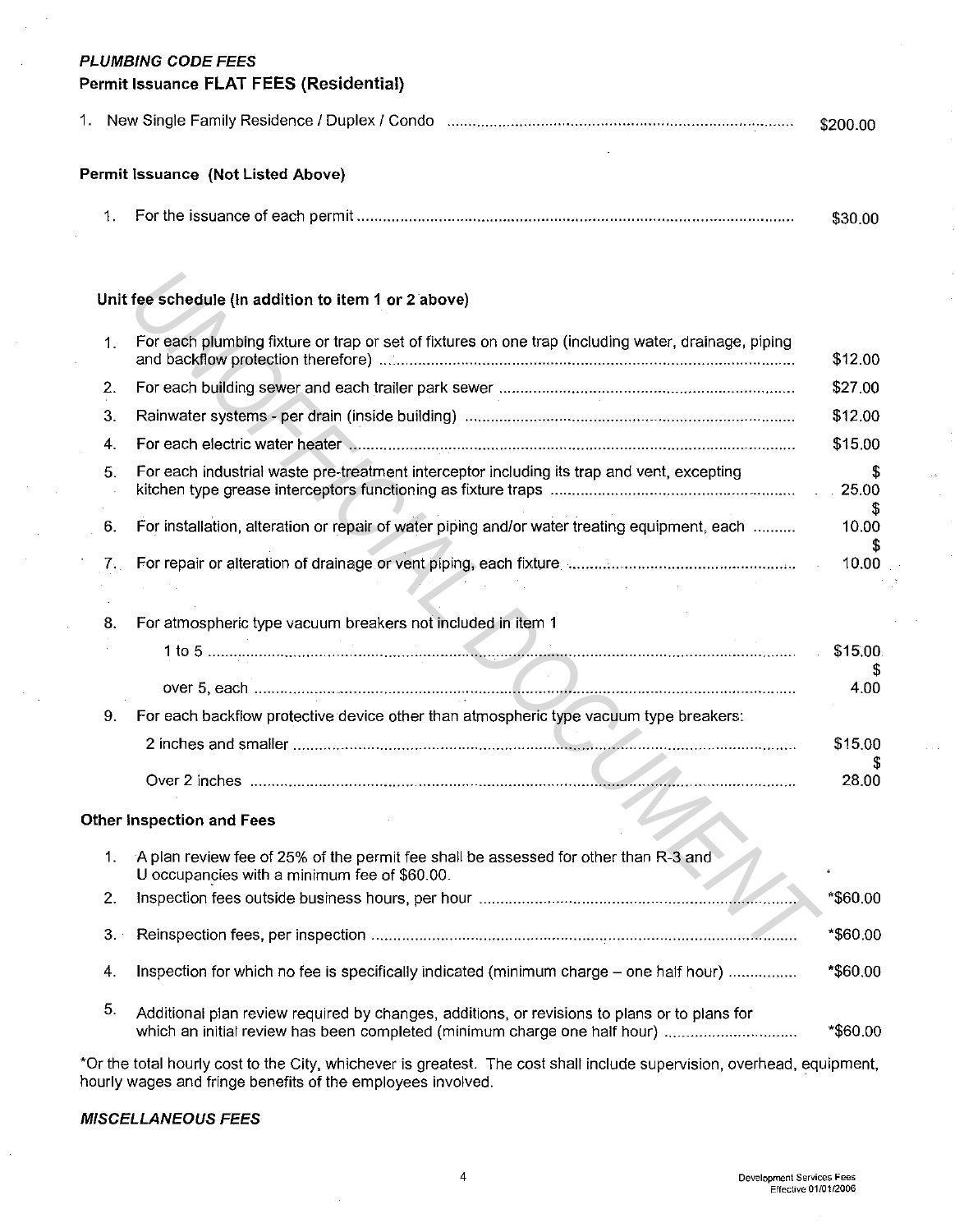| 1. |                                                                                                                                                                     | \$25.00              |
|----|---------------------------------------------------------------------------------------------------------------------------------------------------------------------|----------------------|
|    | Building Permit Fee Table (other occupancies)                                                                                                                       |                      |
|    |                                                                                                                                                                     |                      |
| 2. |                                                                                                                                                                     | 25.00                |
|    |                                                                                                                                                                     |                      |
| 3. | Mobile Home Location permit                                                                                                                                         |                      |
|    |                                                                                                                                                                     | \$100.00<br>\$150.00 |
|    |                                                                                                                                                                     |                      |
| 4. | Moving Permit                                                                                                                                                       |                      |
|    | a.                                                                                                                                                                  | \$65.00              |
|    |                                                                                                                                                                     | *\$50.00             |
|    | *Plus \$50.00 per hour after the first hour and \$.50 per mile if the building to be<br>moved is outside of the City                                                |                      |
|    |                                                                                                                                                                     |                      |
|    | b.                                                                                                                                                                  | \$65.00              |
|    |                                                                                                                                                                     |                      |
|    | A cash deposit or Surety bond as indemnity to damage or injury to City property in<br>C.<br>accordance with the House Moving Ordinance, Section 5                   |                      |
|    |                                                                                                                                                                     |                      |
|    | A Liability Insurance policy, naming the City as an additional insured in accordance<br>d.                                                                          |                      |
|    | with the House Moving Ordinance, Section 5                                                                                                                          |                      |
|    | A cash deposit or a corporate surety bond for completion of the house moved in<br>е.<br>accordance with the House Moving Ordinance, Section 5                       |                      |
|    | <b>ENERGY CODE FEES</b>                                                                                                                                             |                      |
|    |                                                                                                                                                                     |                      |
| 1. | In addition to the Building Code fees, an Energy Code fee is hereby established to check<br>for energy requirements called for by the Washington State Energy Code. |                      |
|    |                                                                                                                                                                     |                      |
|    |                                                                                                                                                                     | 120.00               |
|    |                                                                                                                                                                     | 60.00                |
|    |                                                                                                                                                                     |                      |
|    |                                                                                                                                                                     |                      |
|    |                                                                                                                                                                     |                      |
|    | New Commercial and Multi-Family Building                                                                                                                            |                      |
|    |                                                                                                                                                                     | 300.00               |
|    |                                                                                                                                                                     | 600.00               |
|    |                                                                                                                                                                     |                      |
|    |                                                                                                                                                                     | 900.00               |
|    |                                                                                                                                                                     | 1,150.00             |
|    | Remodels and Tenant Improvements                                                                                                                                    |                      |
|    | one-half of the above fee (New Commercial Building)<br>Warehouses - 70% of the above Commercial                                                                     |                      |
|    |                                                                                                                                                                     |                      |

# **GRADING PERMIT AND PLANS CHECK**

 $\sim 10^6$ 

l,

 $\sim 10$ l,

 $\sim$ 

 $\frac{1}{\sqrt{2}}$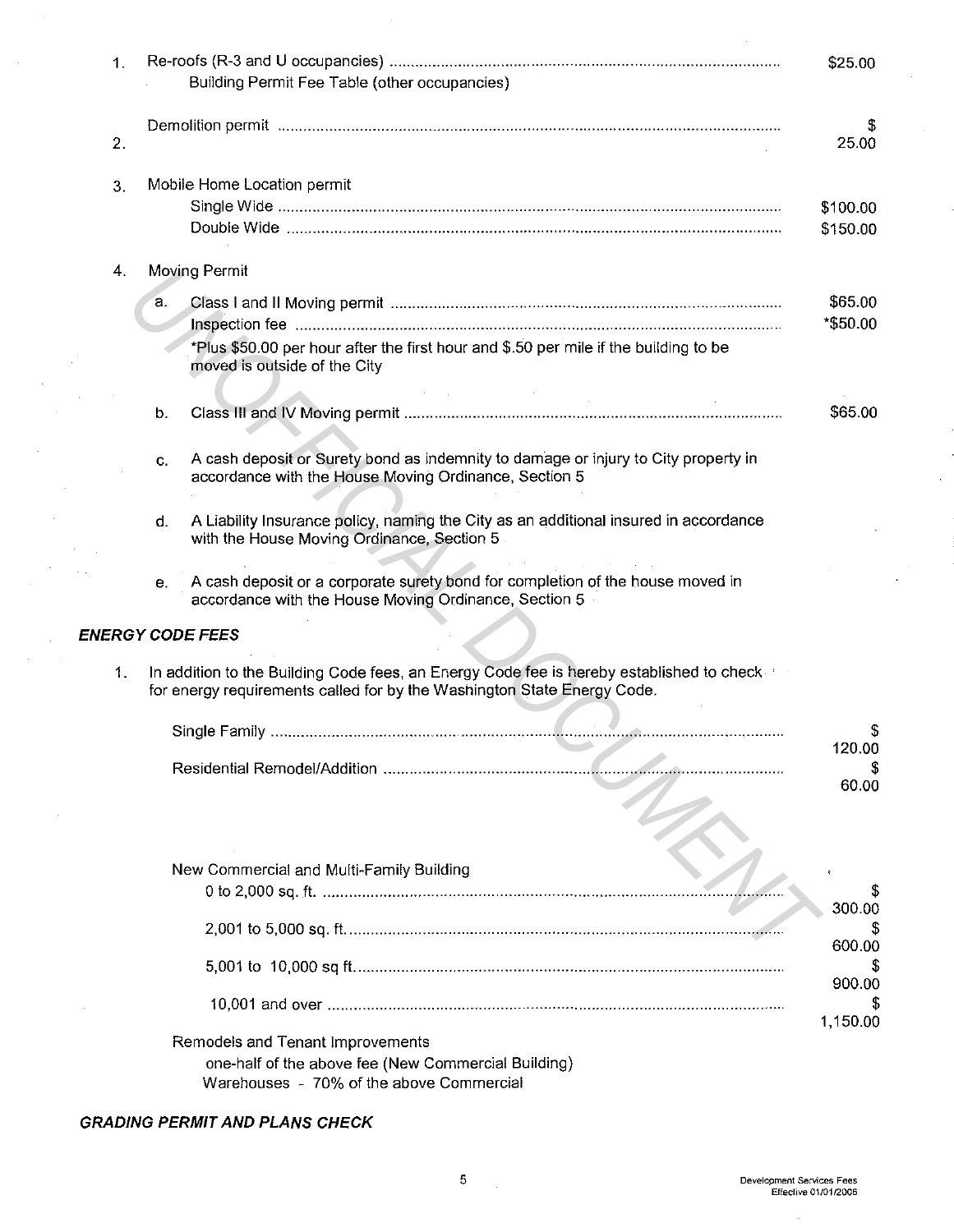$\bar{z}$ 

l,

 $\bar{\beta}$ 

|    |                                                                                                                                       | No fee<br>\$15.00           |
|----|---------------------------------------------------------------------------------------------------------------------------------------|-----------------------------|
|    | plus \$15.00 for each additional 10,000 cubic yards or fraction thereof.                                                              | 23.00<br>\$30.00<br>\$30.00 |
|    | plus \$9.00 for each additional 10,000 cubic yards or fraction thereof.                                                               |                             |
|    | plus \$4.50 for each additional 10,000 cubic yards or fraction thereof.                                                               |                             |
|    | Other fees:                                                                                                                           |                             |
|    | Additional plans review required by changes, additions or revisions to approved plans<br>(half hour minimum)                          | \$60.00<br>per hour         |
|    | <b>Grading Permit Fees</b>                                                                                                            |                             |
|    |                                                                                                                                       | \$15.00                     |
|    |                                                                                                                                       | 23.00                       |
|    |                                                                                                                                       | 23,00                       |
|    | plus \$10.50 for each additional 100 cubic yards or fraction thereof                                                                  |                             |
|    | plus \$9.00 for each additional 1,000 cubic yards or fraction thereof.                                                                | \$117.00                    |
|    | 10,001 to 100,000 cubic yards - for 1st 10,000 cubic yards<br>plus \$40.50 for each additional 10,000 cubic yards or fraction thereof | \$198.00                    |
|    | 100,001 cubic yards or more - for the first 100,000 cubic yards                                                                       | Ъ.<br>565.00                |
|    | plus \$22.50 for each additional 100,000 cubic yards or fraction thereof                                                              |                             |
|    | Other Inspections and Fees                                                                                                            |                             |
| 1. |                                                                                                                                       | \$60.00<br>per hour         |
| 2. |                                                                                                                                       | \$60.00<br>per hour         |
| 3. |                                                                                                                                       | \$60.00 per<br>hour         |

 $\bar{\beta}$ 

 $\zeta$ 

 $\hat{\mathcal{L}}$ 

 $\ddot{\phantom{a}}$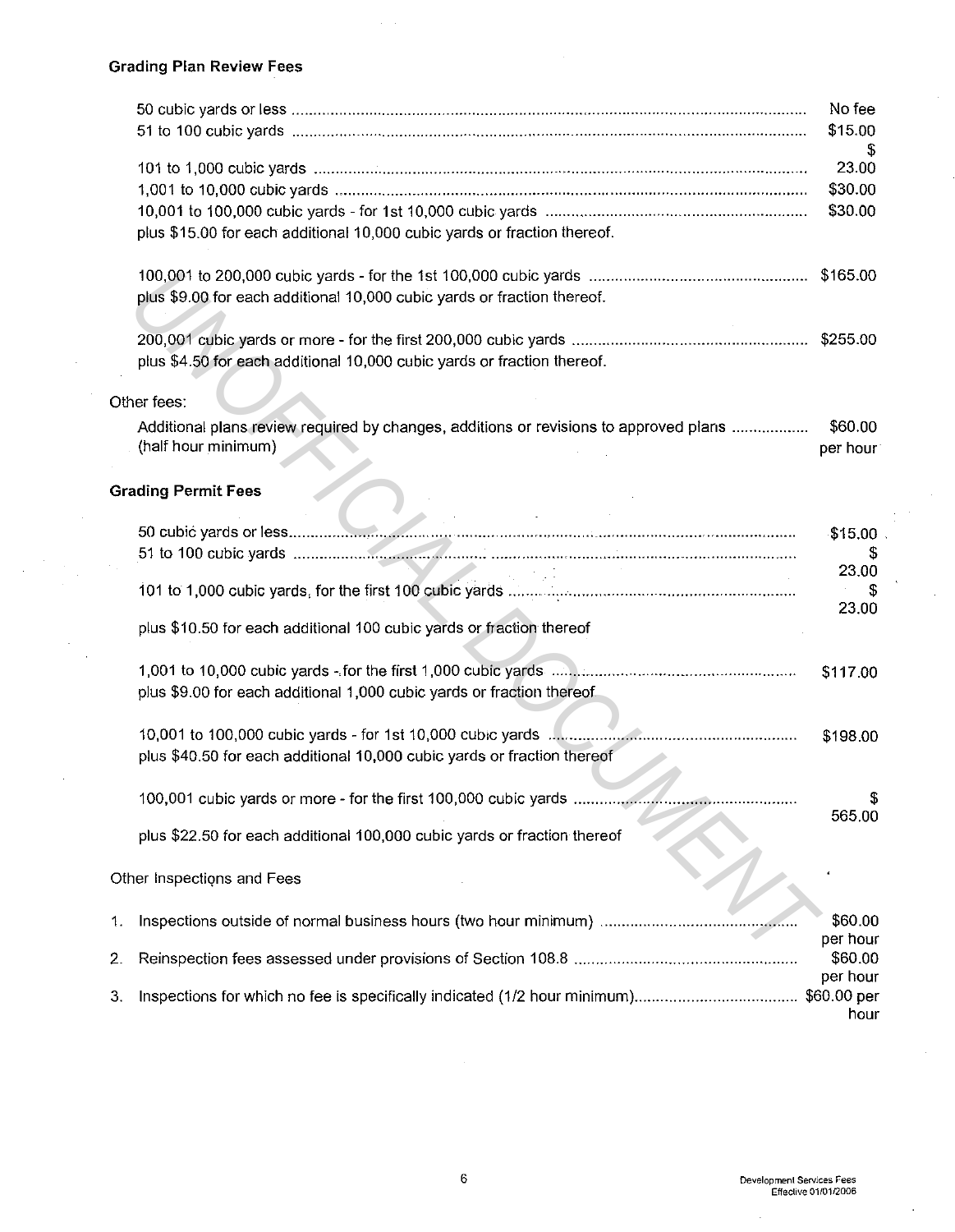# FIRE MARSHAL REVIEW, INSPECTION & FIRE CODE FEES

| <b>Site Development Plan Review</b>                                 |  |
|---------------------------------------------------------------------|--|
| (plats, short plats, commercial projects, residential infills, etc) |  |
|                                                                     |  |
|                                                                     |  |
|                                                                     |  |

Vehicle Gates (includes plan review, inspection and testing) ............................................ \$60.00 per hour

## Construction Plan Review

A plan review fee will be charged for fire department review of requirements for construction and inspection of the Fire Code requirements for buildings classified as Group A, B, E, F, H, I, LC, M, R (as applicable), and S. The plan review fee shall be 15% of the building permit fee established by the Building Permit Fee Schedule with a minimum fee of \$60.00.

#### Fire Alarm Systems

| Fire Code requirements for buildings classified as Group A, B, E, F, H, I, LC, M, R (as applicable), and S. The<br>plan review fee shall be 15% of the building permit fee established by the Building Permit Fee Schedule with a<br>minimum fee of \$60.00.                                |          |
|---------------------------------------------------------------------------------------------------------------------------------------------------------------------------------------------------------------------------------------------------------------------------------------------|----------|
| <b>Fire Alarm Systems</b>                                                                                                                                                                                                                                                                   |          |
|                                                                                                                                                                                                                                                                                             |          |
|                                                                                                                                                                                                                                                                                             |          |
| Permit fee for upgrading of an existing system shall be 50% of the fee for new.<br>Plan Review fee shall be 25% of the permit fee, with a minimum of \$60 00                                                                                                                                |          |
| Underground Sprinkler Supply (includes plan review, inspection and testing) \$250 \$300.00                                                                                                                                                                                                  |          |
| Above Ground Fire Sprinkler Systems<br>The fee for fire sprinkler systems shall be based on the Building Permit Fee Table. The valuation shall be based<br>the per square foot figure for sprinkler systems as established by policy in accordance with nationally recognized<br>standards. |          |
| The plan review fee for fire sprinkler systems shall be 25% of the permit fee, with a minimum fee of \$60.00. Plan<br>review fees are in addition to the permit fee.                                                                                                                        |          |
| Commercial Cooking Type 1 Hood and Suppression System<br>Standpipes (Review, inspection and testing fees)                                                                                                                                                                                   | \$250.00 |
| Class I                                                                                                                                                                                                                                                                                     | \$170.00 |
|                                                                                                                                                                                                                                                                                             |          |

## Above Ground Fire Sprinkler Systems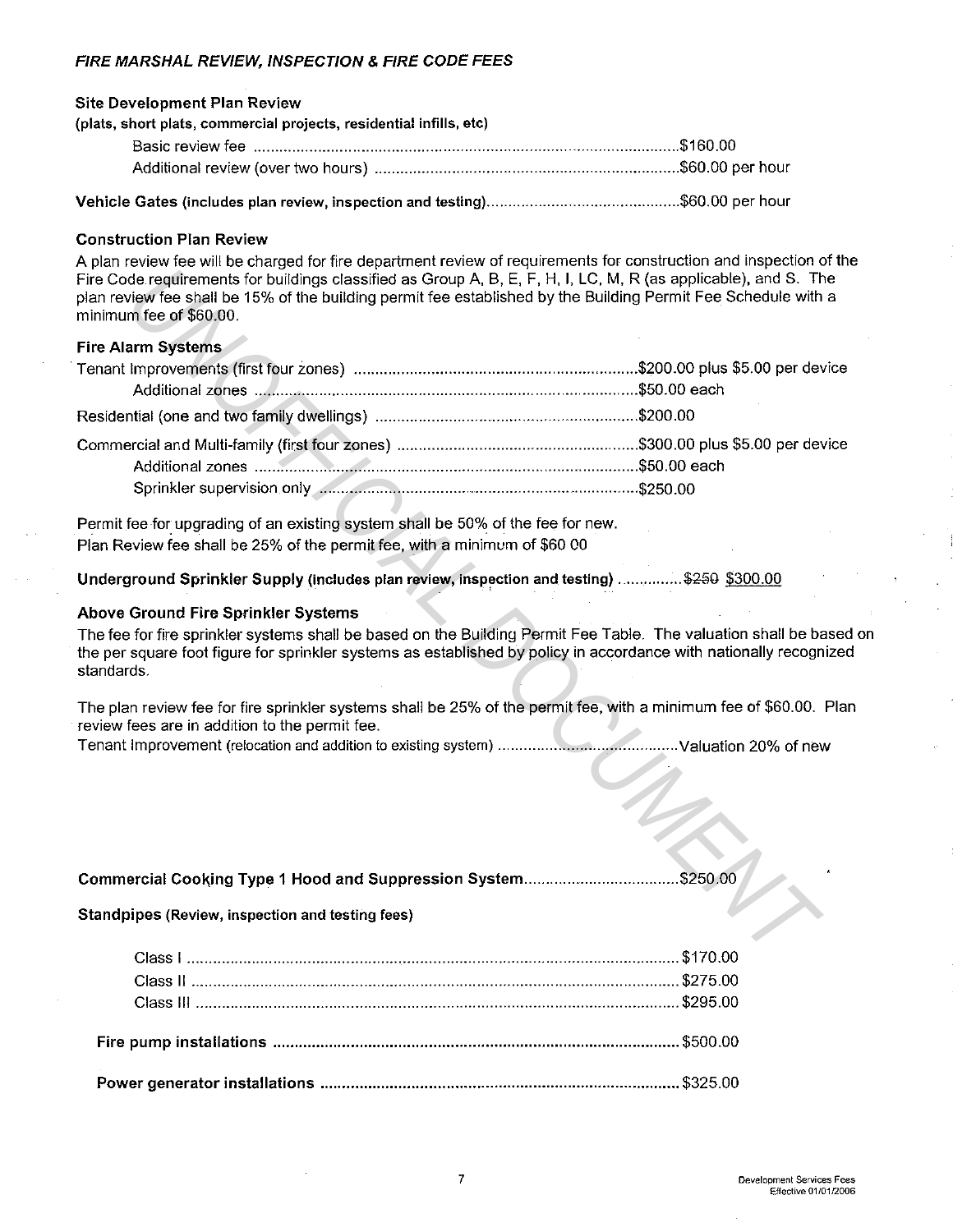#### **False Fire Alarms**

In the event of more than two false alarms in any 90-day period, the Chief may charge a fee for Fire Department response as specified below:

#### **False Alarms Fee**

| Fourth and additional manufactured and anti- |  |
|----------------------------------------------|--|

EXCEPTION: False alarms resulting from the failure of a fire alarm service technician notifying the central, proprietary or remote monitoring station shall be billed at the rate of \$250.00 for each occurrence.

#### **Fireworks Fees**

|    | prietary or ferriote monitoring station shall be billed at the rate of \$250,00 for each occurrence.                               |
|----|------------------------------------------------------------------------------------------------------------------------------------|
|    |                                                                                                                                    |
|    | eworks Fees                                                                                                                        |
| Α. |                                                                                                                                    |
| В. |                                                                                                                                    |
|    | iability policy(s) is required in accordance with the Fireworks Ordinance and as follows for both firework s<br>d public displays. |
| Α. | \$500,000 for injuries to any one person in one accident or occurrence                                                             |
| В. | \$1,000,000 for injuries to two or more persons in any one accident or occurrence                                                  |
| С. | \$500,000 for damage to property in any one accident or occurrence                                                                 |
| D. | \$1,000,000 combines single limit for any one accident or occurrence                                                               |
|    | ond for clean up is required in accordance with the Fireworks Ordinance in the amount of \$500.00 in a be                          |
|    | hiers check for all fireworks stands.                                                                                              |
|    |                                                                                                                                    |
|    |                                                                                                                                    |

A liability policy(s) is required in accordance with the Fireworks Ordinance and as follows for both firework stands and public displays.

- A. \$500,000 for injuries to any one person in one accident or occurrence
- B. \$1,000,000 for injuries to two or more persons in any one accident or occurrence
- C. \$500,000 for damage to property in any one accident or occurrence
- D. \$1,000,000 combines single limit for any one accident or occurrence

A bond for clean up is required in accordance with the Fireworks Ordinance in the amount of \$500.00 in a bond or . cashiers check for all fireworks stands.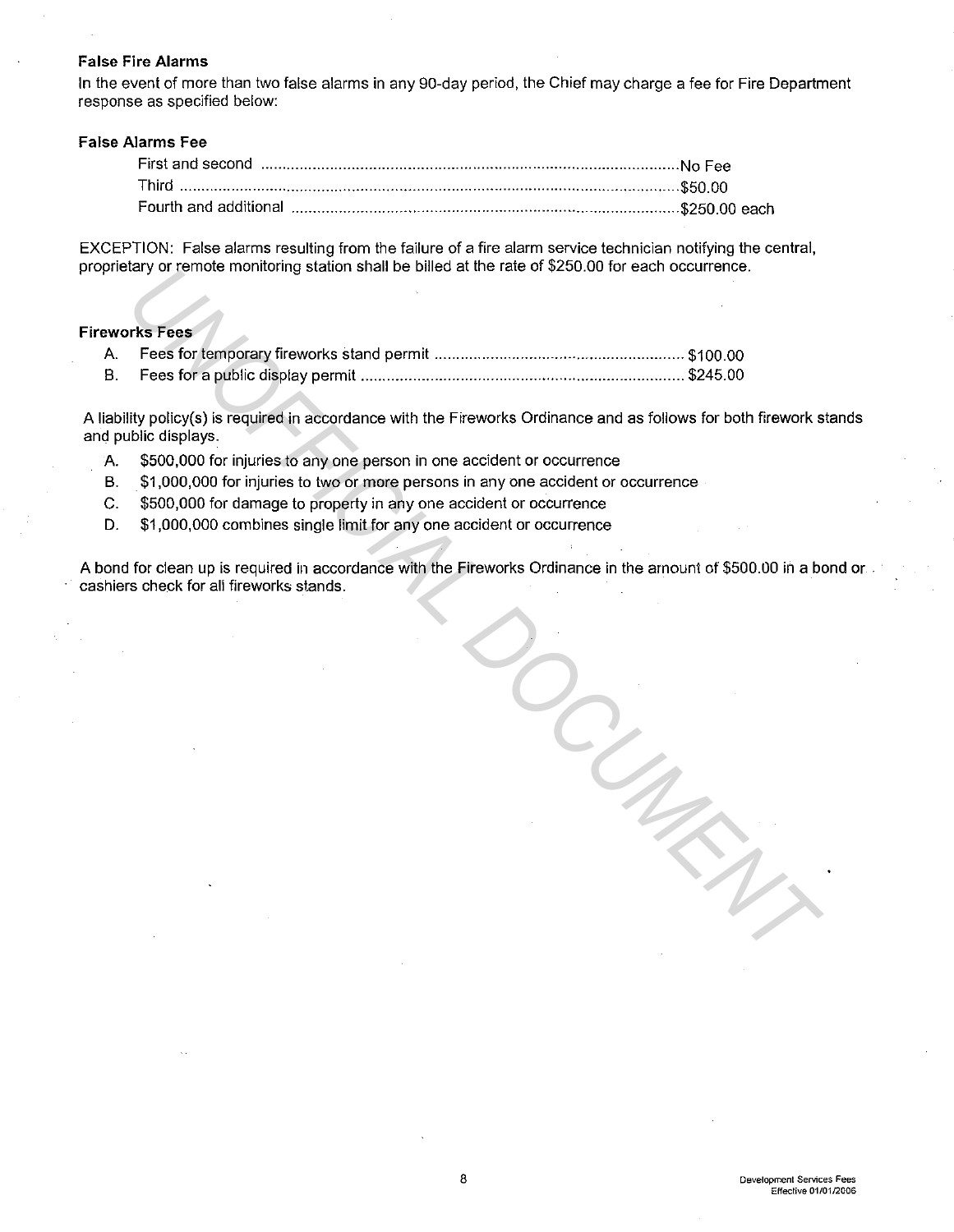## **FIRE CODE PERMIT FEES**

The following are annual fees, except where noted:

Permit charges may be waived by the Fire Chief or Fire Marshal for the following: Activities of Washington State non-profit corporations and/or civic or fraternal organizations which possess an IRS tax exempt status. Proof of IRS tax exempt shall be presented at time of permit application. However, any group shall be assessed a permit fee if the approved conditions of the permit are modified or not adhered to by the applicant.

| Carnivals and Fairs, etc. - Outdoors (limited) |          |
|------------------------------------------------|----------|
|                                                |          |
|                                                |          |
|                                                |          |
|                                                |          |
|                                                |          |
|                                                |          |
|                                                |          |
|                                                |          |
|                                                |          |
|                                                |          |
|                                                |          |
|                                                |          |
|                                                |          |
|                                                |          |
|                                                |          |
|                                                |          |
| Flammable/Combustible Liquids                  |          |
|                                                |          |
|                                                |          |
|                                                |          |
| remove abandoned tank                          | \$100.00 |
|                                                |          |
|                                                |          |
|                                                |          |
|                                                |          |
|                                                |          |
|                                                |          |
|                                                |          |
|                                                |          |
|                                                |          |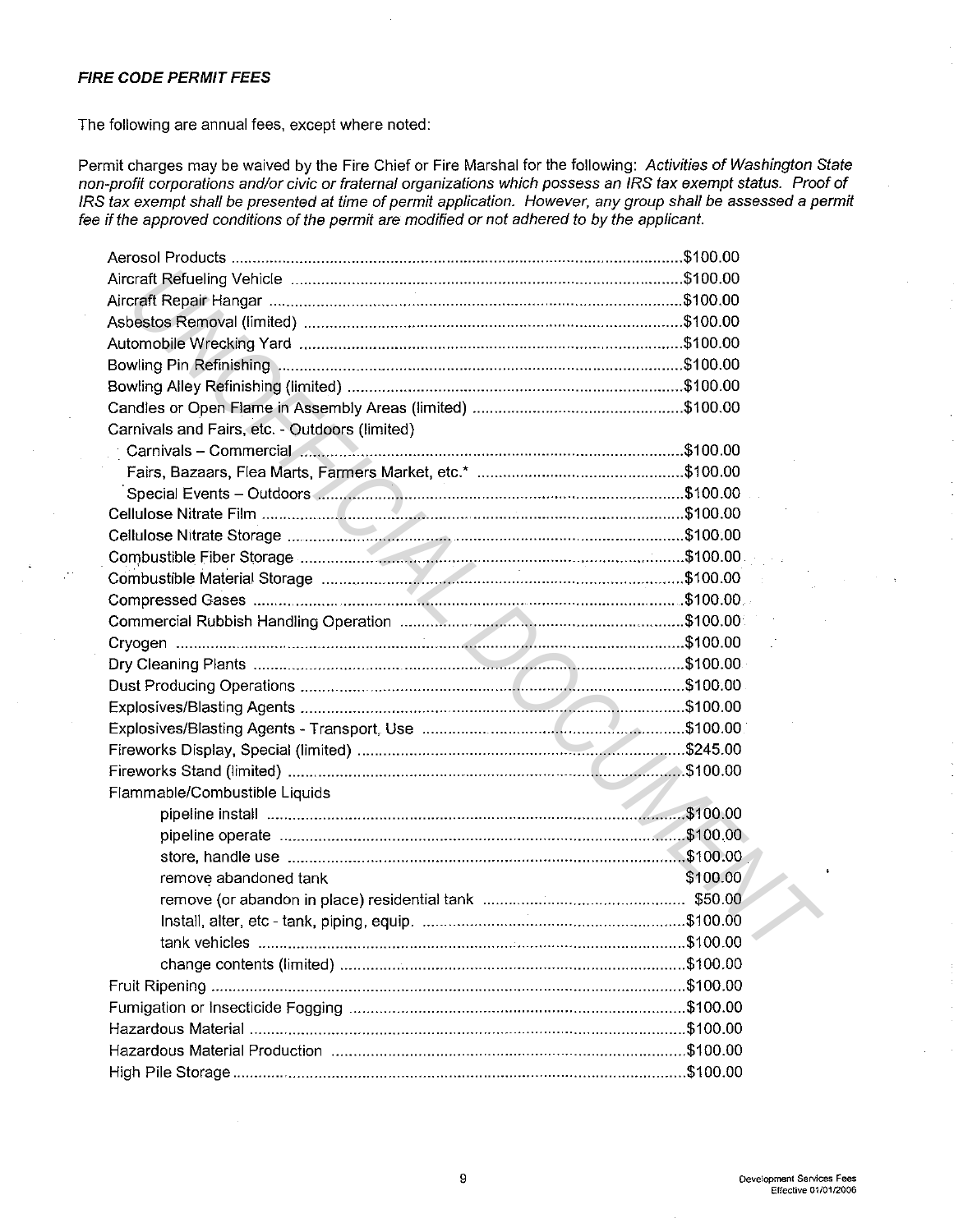| Liquid or Gas-Filled Vehicles/Equipment in Assembly Bldgs. \$100.00         |  |
|-----------------------------------------------------------------------------|--|
|                                                                             |  |
|                                                                             |  |
| Mall - (Covered)                                                            |  |
|                                                                             |  |
|                                                                             |  |
|                                                                             |  |
|                                                                             |  |
|                                                                             |  |
|                                                                             |  |
|                                                                             |  |
|                                                                             |  |
|                                                                             |  |
|                                                                             |  |
|                                                                             |  |
|                                                                             |  |
| Bazaars - Boutiques - Flea Marts - Booths or Displays\$100.00               |  |
|                                                                             |  |
| Pyrotechnical Special Effects Material manufacture content content \$100.00 |  |
|                                                                             |  |
|                                                                             |  |
|                                                                             |  |
|                                                                             |  |
|                                                                             |  |
|                                                                             |  |
|                                                                             |  |

 $\bar{\beta}$ 

 $\overline{a}$ 

l,

 $\ddot{\phantom{a}}$ 

Ļ,

 $\dot{\zeta}$ 

 $\hat{\boldsymbol{\beta}}$ 

S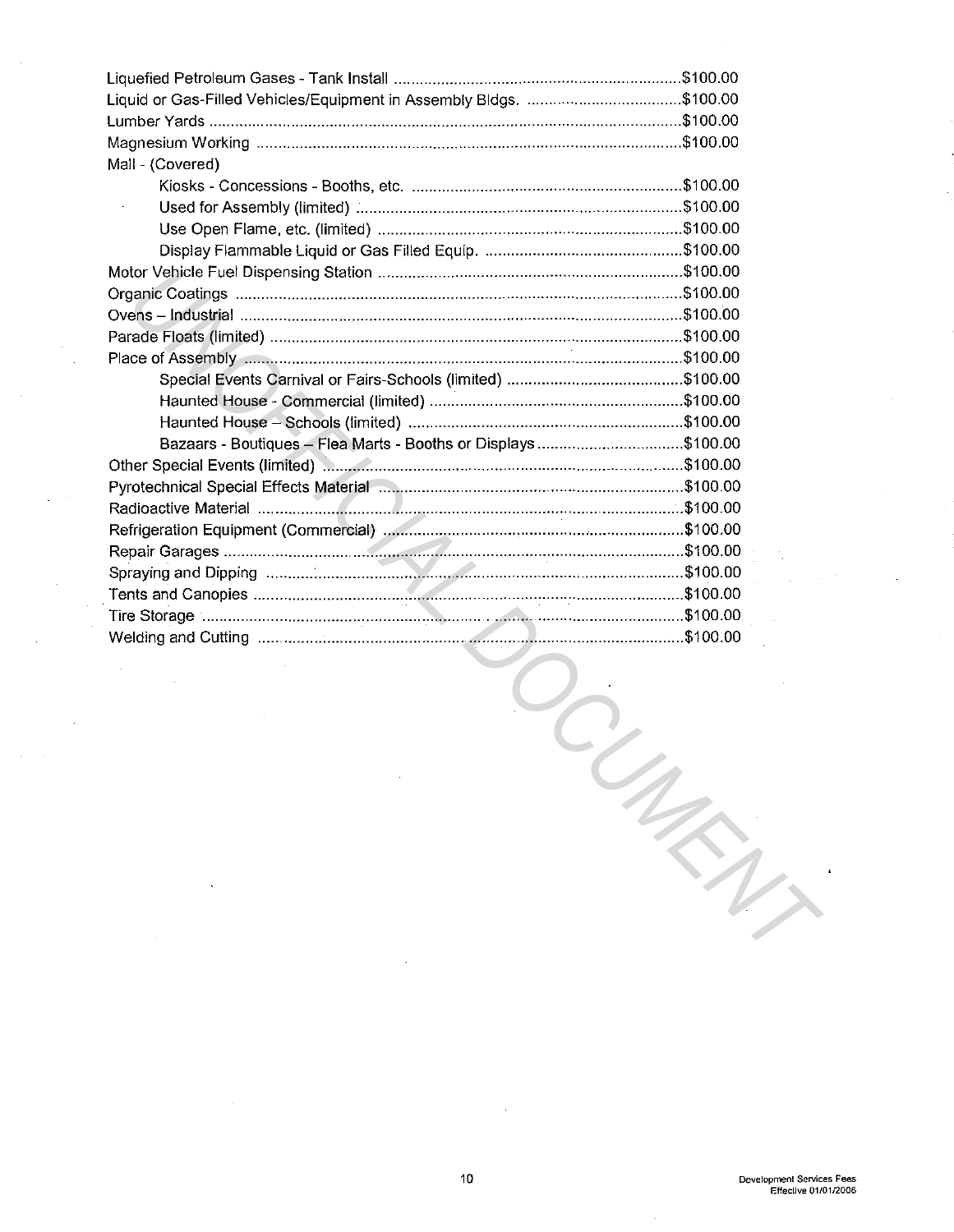## LAND USE FEES

The base Hearing Examiner fee is \$500, which is included in the fees below. If the actual Hearing Examiner cost is less or more than \$500, the difference will be refunded or billed *to* the applicant respectively. Plats & Boundaries

| <b>Flat Fees</b>                                                |                    |                    |
|-----------------------------------------------------------------|--------------------|--------------------|
|                                                                 |                    | \$2,610            |
|                                                                 |                    | \$2,610            |
|                                                                 |                    | \$1,010            |
|                                                                 | \$600              |                    |
|                                                                 | \$300              |                    |
|                                                                 |                    |                    |
| Base Fees (+\$60/hour over 35 hours + Consultant Costs, if any) |                    |                    |
|                                                                 |                    | \$3,520            |
| <b>Plat Amendments</b>                                          |                    |                    |
|                                                                 |                    | \$610              |
|                                                                 |                    | \$2,420<br>\$1,520 |
|                                                                 | $+ $35.00$         |                    |
|                                                                 | (Per Lot)          |                    |
| <b>Plat Alterations</b>                                         |                    |                    |
|                                                                 |                    | \$670              |
|                                                                 |                    | \$2,420            |
|                                                                 |                    |                    |
| <b>LAND USE PERMITS</b>                                         |                    |                    |
| <b>Flat Fees</b>                                                |                    |                    |
| Variances                                                       |                    |                    |
|                                                                 |                    | \$1,580            |
|                                                                 |                    | \$610              |
|                                                                 |                    |                    |
| <b>Administrative Use Permits</b>                               |                    |                    |
|                                                                 |                    | \$560              |
|                                                                 | \$60               |                    |
|                                                                 | \$30               |                    |
|                                                                 | \$30               |                    |
| Sign Permits                                                    |                    |                    |
|                                                                 | \$30               |                    |
|                                                                 | \$30               |                    |
|                                                                 | \$30               |                    |
|                                                                 | $+$ \$25.00        |                    |
|                                                                 | Refundable Deposit |                    |
| <b>Special Event Permits</b>                                    |                    |                    |
|                                                                 | \$30               |                    |
|                                                                 | \$275              |                    |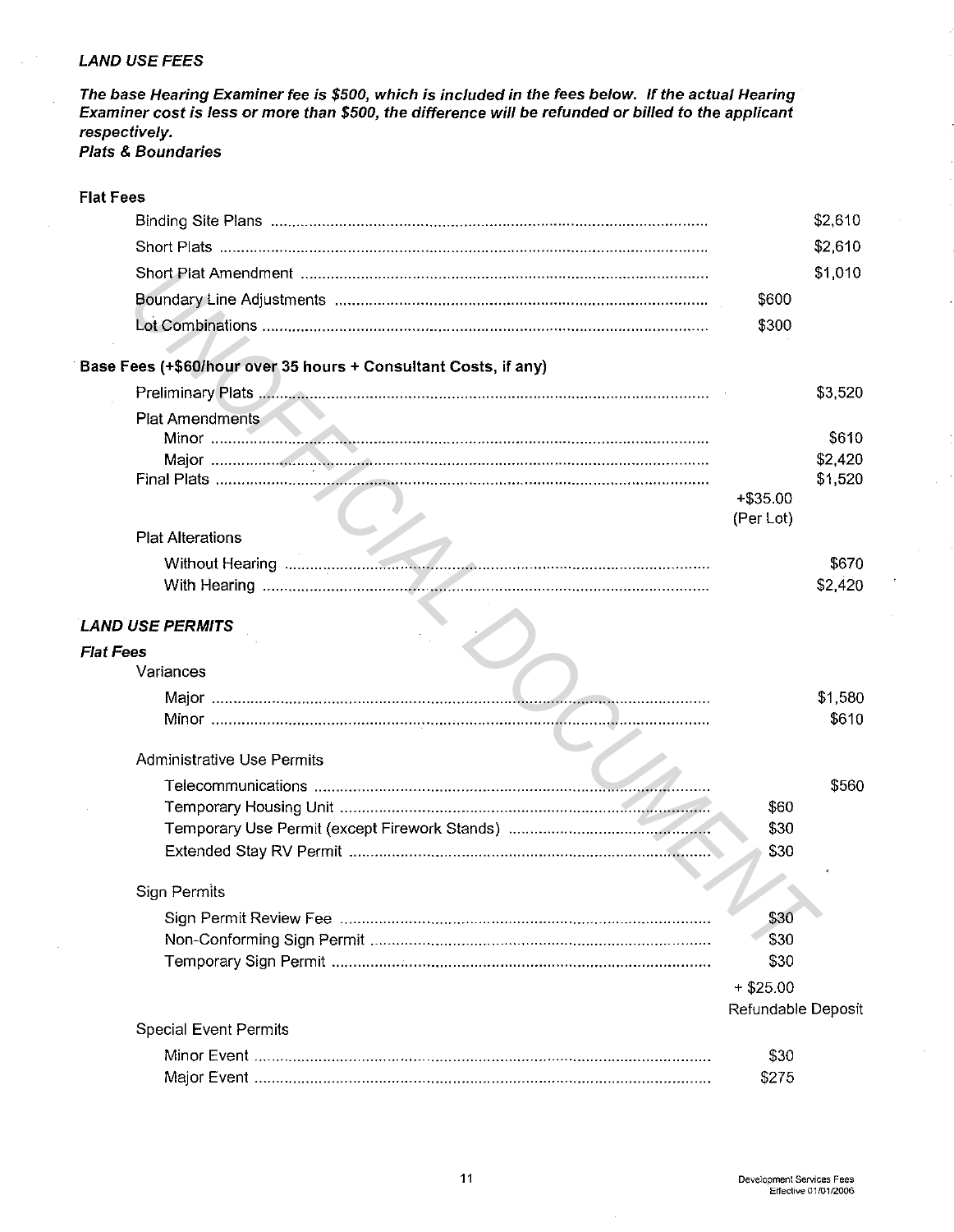| Base Fees (+\$60/hour over 35 hours + Consultant Costs, if any) |                             |
|-----------------------------------------------------------------|-----------------------------|
|                                                                 | \$3,520                     |
|                                                                 | \$3,520                     |
| Amendments                                                      |                             |
|                                                                 | \$3,520                     |
|                                                                 | \$610                       |
|                                                                 |                             |
| <b>SHORELINE PERMITS</b>                                        |                             |
| <b>Flat Fees</b>                                                |                             |
|                                                                 | \$540                       |
| Base Fees (+\$60/hour over 35 hours + Consultant Costs, if any) |                             |
|                                                                 | \$3,520                     |
|                                                                 | \$3,520                     |
|                                                                 | \$3,520                     |
|                                                                 |                             |
| <b>ENVIRONMENTAL</b>                                            |                             |
| <b>Flat Fees</b>                                                |                             |
|                                                                 | \$720                       |
|                                                                 | \$780                       |
|                                                                 |                             |
| Base Fees (+\$60/hour over 35 hours + Consultant Costs, if any) |                             |
|                                                                 | \$450                       |
|                                                                 | + Consultant Costs          |
| Urban Forest Management (Administrative Use Permit)             |                             |
|                                                                 | \$240                       |
|                                                                 | + Consultant Costs          |
|                                                                 | \$600                       |
|                                                                 | + Consultant Costs          |
| <b>WETLANDS</b>                                                 |                             |
| <b>Flat Fees</b>                                                |                             |
|                                                                 |                             |
|                                                                 | \$180<br>+ Consultant Costs |
|                                                                 | \$600                       |
|                                                                 | + Consultant Costs          |
|                                                                 | \$600                       |
|                                                                 | + Consultant Costs          |
| <b>CRITICAL AREAS</b>                                           |                             |
|                                                                 |                             |
| <b>Flat Fees</b>                                                |                             |
|                                                                 | \$1,200                     |
|                                                                 | + Consultant Costs          |
|                                                                 | \$1,200                     |
|                                                                 | + Consultant Costs          |

 $\overline{\phantom{a}}$ 

 $\sim$ 

J

 $\hat{\mathcal{L}}$ 

 $\ddot{\phantom{0}}$ 

 $\sim$   $\sim$ 

 $\sim$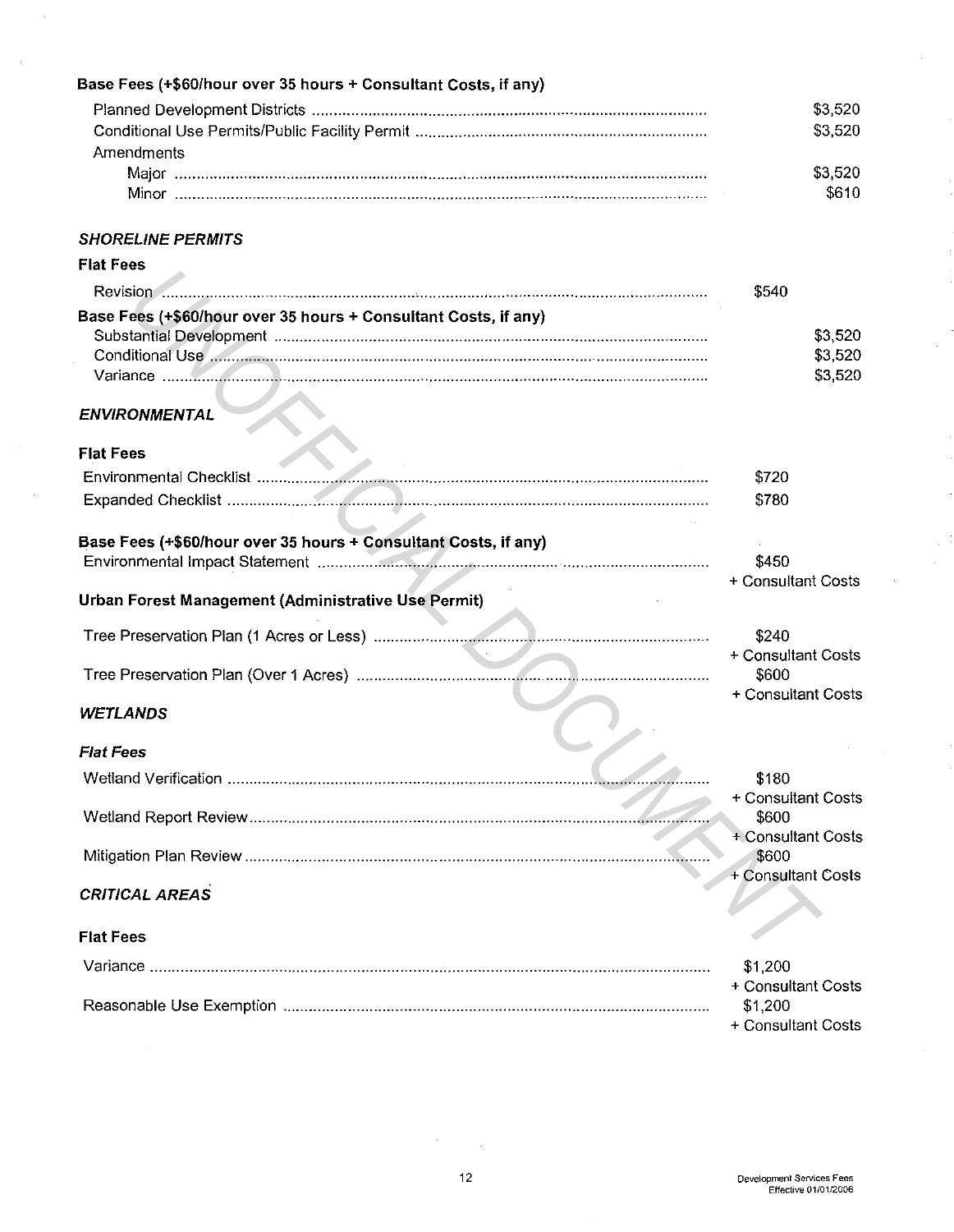# **Flat Fees**

|                                                                                           | \$60.00<br>Hour Cost |         |
|-------------------------------------------------------------------------------------------|----------------------|---------|
| <b>Appeals and Reconsideration</b>                                                        |                      |         |
|                                                                                           | \$600                |         |
|                                                                                           | \$600                |         |
| <b>Amendments to Plans</b>                                                                |                      |         |
|                                                                                           |                      | \$2,820 |
|                                                                                           |                      | \$2,820 |
|                                                                                           |                      | \$2,820 |
| <b>Expiration &amp; Revocation</b>                                                        |                      |         |
|                                                                                           | \$1,500              |         |
|                                                                                           | \$600                |         |
|                                                                                           | \$1,500              |         |
|                                                                                           | \$600                |         |
| <b>Design Standards</b>                                                                   |                      |         |
|                                                                                           | \$600                |         |
| the company of the company of the company of the company of the company of the company of | \$1,800              |         |

# **FEE EXCEPTIONS.**

- 1. All City Departments are exempt from Land Use fees.
- 2. When two or more concurrent permits are required for a project, the applicant is charged the full fee of the most expensive permit and one-half the fee on the other permits. Fees for SEPA review may not be discounted. z.

# **ADMINISTRATIVE FEES**

| <i><b>ADMINISTRATIVE FEES</b></i> |         |                        |
|-----------------------------------|---------|------------------------|
|                                   |         | \$60.00                |
| Zoning Maps (Tax Included)        |         | \$3.75                 |
|                                   |         | \$18.75                |
| GIS Maps (Tax Included)           |         | <b>Additional Copy</b> |
|                                   | \$3.00  | \$1.00                 |
|                                   | \$10.00 | \$3.00                 |
|                                   | \$20.00 | \$5.00                 |
|                                   | \$35.00 | \$10.00                |
|                                   | \$50.00 | \$15.00                |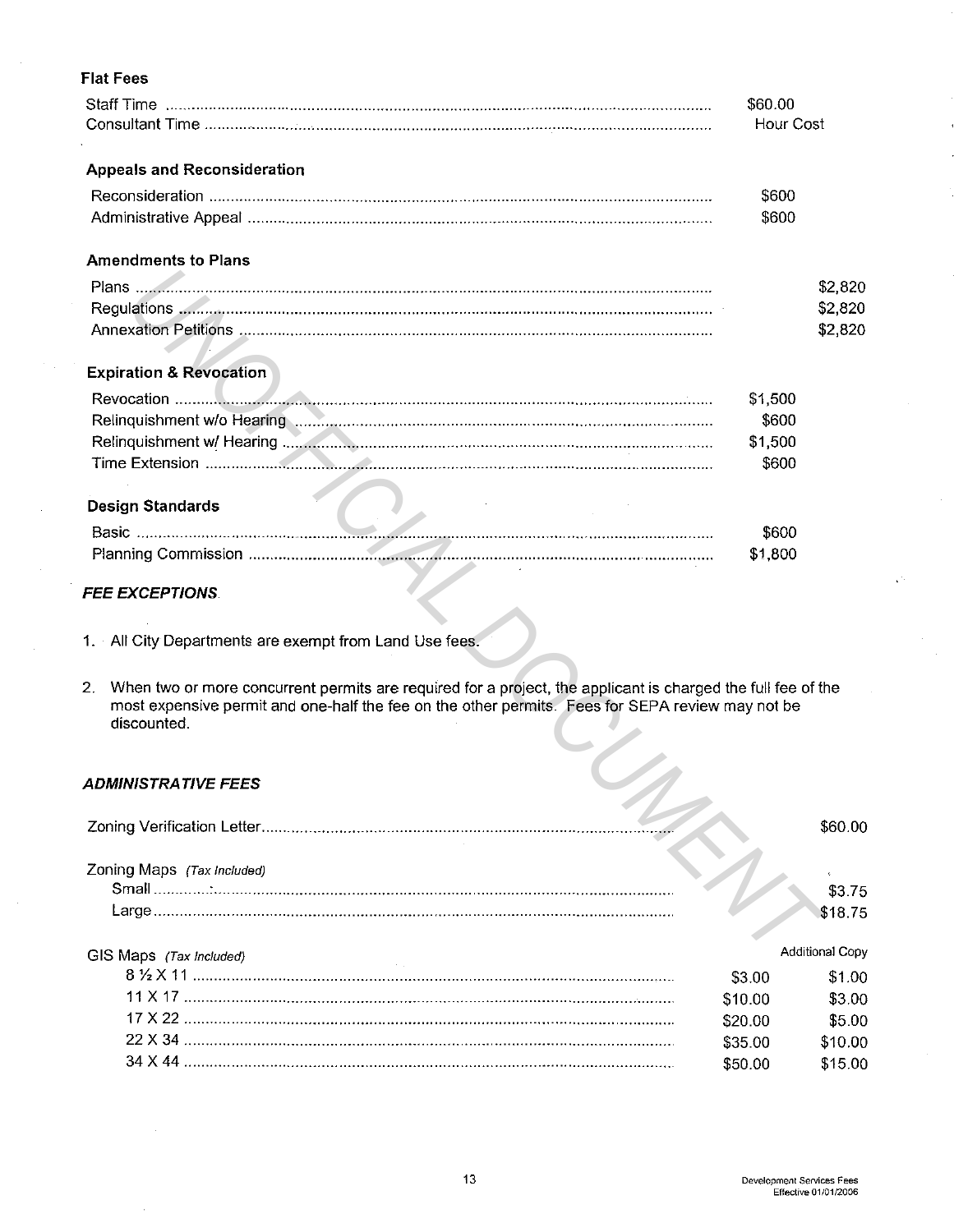#### Temporary Street Banners

For the processing of permit applications and for costs of installation and removal of temporary street banners or decorations in the public right-of-way

|                                                                                                                                                                                                                                  | \$300                          |
|----------------------------------------------------------------------------------------------------------------------------------------------------------------------------------------------------------------------------------|--------------------------------|
|                                                                                                                                                                                                                                  | \$180                          |
|                                                                                                                                                                                                                                  | \$60*                          |
|                                                                                                                                                                                                                                  | \$120                          |
|                                                                                                                                                                                                                                  | \$60                           |
|                                                                                                                                                                                                                                  | time in excess of five hours** |
|                                                                                                                                                                                                                                  | time in excess of five hours   |
|                                                                                                                                                                                                                                  | \$660 Final Process Fee        |
|                                                                                                                                                                                                                                  |                                |
|                                                                                                                                                                                                                                  |                                |
|                                                                                                                                                                                                                                  |                                |
|                                                                                                                                                                                                                                  |                                |
| Site Development Hourly Inspection Fee (Small Projects)                                                                                                                                                                          | \$60 per hour                  |
|                                                                                                                                                                                                                                  |                                |
|                                                                                                                                                                                                                                  | time in excess of five hours** |
|                                                                                                                                                                                                                                  |                                |
| or inspection (or both) *****                                                                                                                                                                                                    | (including overhead)           |
| * Additional Right of Way Inspection Fee will be charged for projects that exceed two inspections. A minimum one-<br>hour inspection time will be charged per inspection.                                                        |                                |
| **If it is determined by the Public Works Department that the scope of the project is such that only a minimal<br>amount of review time will be required, then the Review Eee can be based on the bourly rate and the time spent |                                |

\*\*If it is determined by the Public Works Department that the scope of the project is such that only a minimal amount of review time will be required, then the Review Fee can be based on the hourly rate and the time spent.

\*\*\*An itemized project cost estimate shall be prepared and stamped by a licensed professional engineer and submitted to the City for approval. This engineer's estimate shall be used to determine the project cost.

\*\*\*\*If it is determined that the variation impacts surrounding properties, public notification will be required.

\*\*\*\*\* The applicant is responsible for the following fees incurred by the City from outside consultants or experts: (1) expenses associated with permit review, approval, and issuance; (2) expenses associated with the applicant's failure to comply with the permit and applicable City codes; and (3) expenses associated with the City's evaluation and mitigation of hazardous conditions arising from the applicant's failure to comply with the approved permit and applicable codes.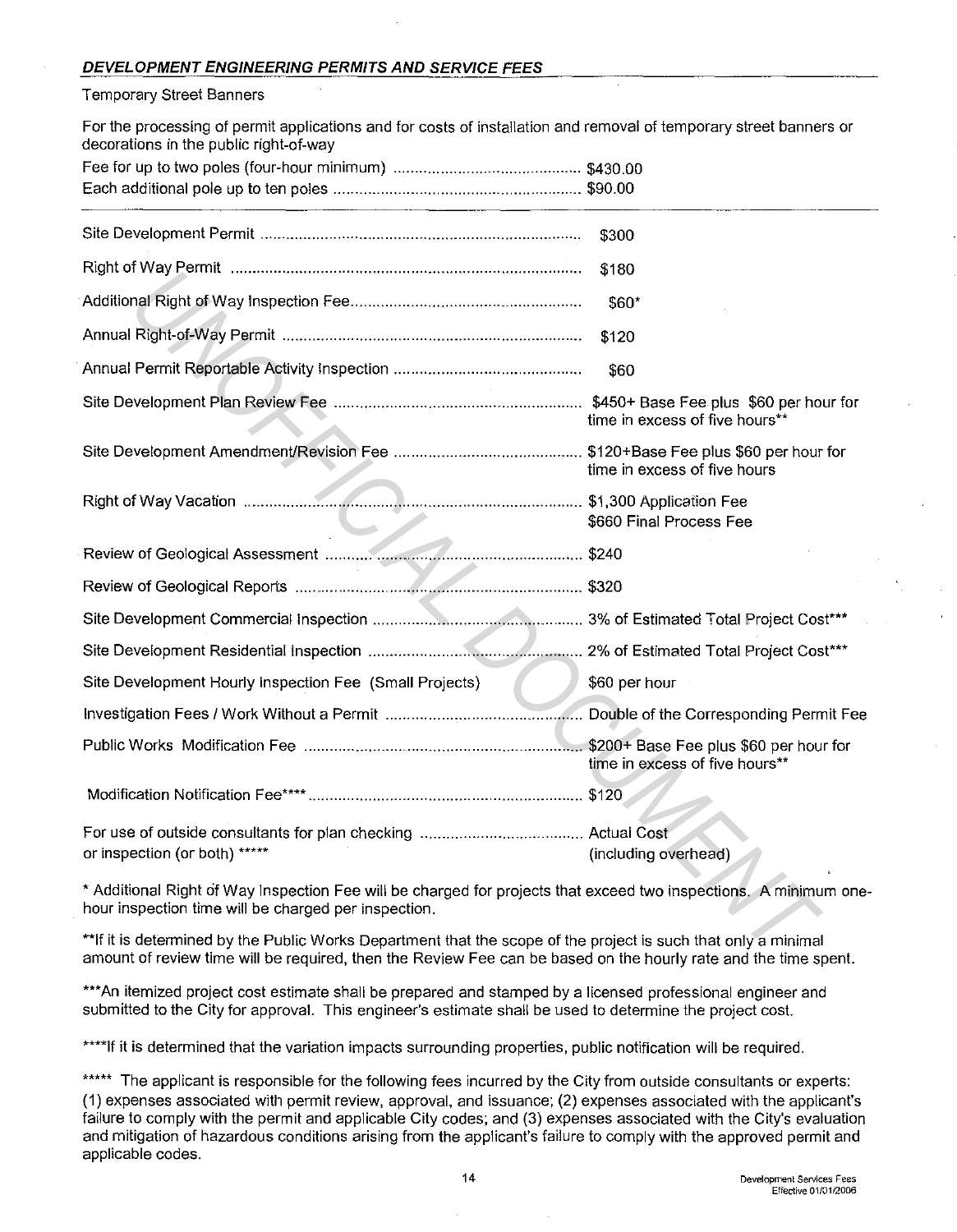# Exhibit "B"

| <b>VALUATION TABLE</b>                       |          |                 |  |  |  |
|----------------------------------------------|----------|-----------------|--|--|--|
| Description                                  |          | 2006            |  |  |  |
| Apartment Buildings - Type I Basement Garage | \$36,28  | \$38.52         |  |  |  |
| Apartment Buildings - Type 1A or 1B *        | \$105.92 | \$112.48        |  |  |  |
| Apartment Buildings - Type V Masonry or III  | \$86.04  | \$91.36         |  |  |  |
| Apartment Buildings - Type V Wood Frame      | \$79.54  | \$84.46         |  |  |  |
| Auditoriums - Type 1A or 1B                  | \$101.66 | \$107.94]       |  |  |  |
| Auditoriums - Type II - A                    | \$73.62  | \$78.18         |  |  |  |
| Auditoriums - Type II - B                    | \$69.95  | \$73.95         |  |  |  |
| Auditoriums - Type III - A                   | \$77.41  | \$82.19         |  |  |  |
| Auditoriums - Type III - B                   | \$73.43  | \$77.97         |  |  |  |
| Auditoriums - Type V - A                     | \$74.01  | \$78.59         |  |  |  |
| Auditoriums - Type V - B                     | \$69.06  | \$73.34         |  |  |  |
| Awning - Illuminated                         | \$20.00  | \$20,60         |  |  |  |
| Awning - Unlit                               | \$15.00  | \$15.45         |  |  |  |
| Banks - Type 1A or 1B *                      | \$143.66 | \$152.54        |  |  |  |
| Banks - Type II - A                          | \$105.83 | \$112.37        |  |  |  |
| Banks - Type II - B                          | \$102.43 | \$108.77        |  |  |  |
| Banks - Type III - A                         | \$116.79 | \$124.01        |  |  |  |
| Banks - Type III - B                         | \$112.62 | \$119.58        |  |  |  |
| Banks - Type V - A                           | \$105.83 | \$112.37        |  |  |  |
| Banks - Type V - B                           | \$101.37 | \$107.64        |  |  |  |
| Banks - Type V - B (20%)                     | \$20.27  | \$20.88         |  |  |  |
| <b>Bid Price from Applicant</b>              | \$0.00   | \$0.00]         |  |  |  |
| Bowling Alleys - Type II - A                 | \$49.47  | \$52.53         |  |  |  |
| Bowling Alleys - Type II - B                 | \$46.16  | \$49.03         |  |  |  |
| Bowling Alleys - Type III - A                | \$53.84  | \$57.17         |  |  |  |
| Bowling Alleys - Type III - B                | \$50.34  | \$53.46         |  |  |  |
| Bowling Alleys - Type V - B                  | \$36.28  | \$38.52         |  |  |  |
| <b>Business Monument Sign</b>                | \$25.00  | \$25.75         |  |  |  |
| <b>Business Wall Sign</b>                    | \$15.00  | \$15.45         |  |  |  |
| Churches - Type 1A or 1B                     | \$96.22  | \$102.18        |  |  |  |
| Churches - Type II - A                       | \$72.27  | \$76.74         |  |  |  |
| Churches - Type II - B                       | \$68.68  | \$72.92         |  |  |  |
| Churches - Type III - A                      | \$78.57  | \$83.43         |  |  |  |
| Churches - Type III - B                      | \$75.08  | \$79.72         |  |  |  |
| Churches - Type V - A                        | \$73.43  | \$77.97         |  |  |  |
| Churches - Type V - B                        | \$69.06  | \$73.34         |  |  |  |
| Commercial shelving                          | \$5.00   | \$5.15          |  |  |  |
| Commercial Deck                              | \$10.00  | \$10.30         |  |  |  |
| Construction/Repair of the foundation        | \$5.38   | \$5.54          |  |  |  |
| Convalescent Hospitals - Type 1A or 1B *     | \$135.02 | \$143.38        |  |  |  |
| Convalescent Hospitals - Type II - A         | \$93.70  | <u>\$99.50 </u> |  |  |  |
| Convalescent Hospitals - Type III - A        | \$96.03  | \$101.97        |  |  |  |
| Convalescent Hospitals - Type V - A          | \$90.50  | <u>\$96.10</u>  |  |  |  |
| Deck Revisions                               | \$7.50   | \$7.73          |  |  |  |
| Decks - Residential                          | \$7.50   | \$7.73          |  |  |  |

l,

÷,

S

 $\overline{a}$ 

 $\sim$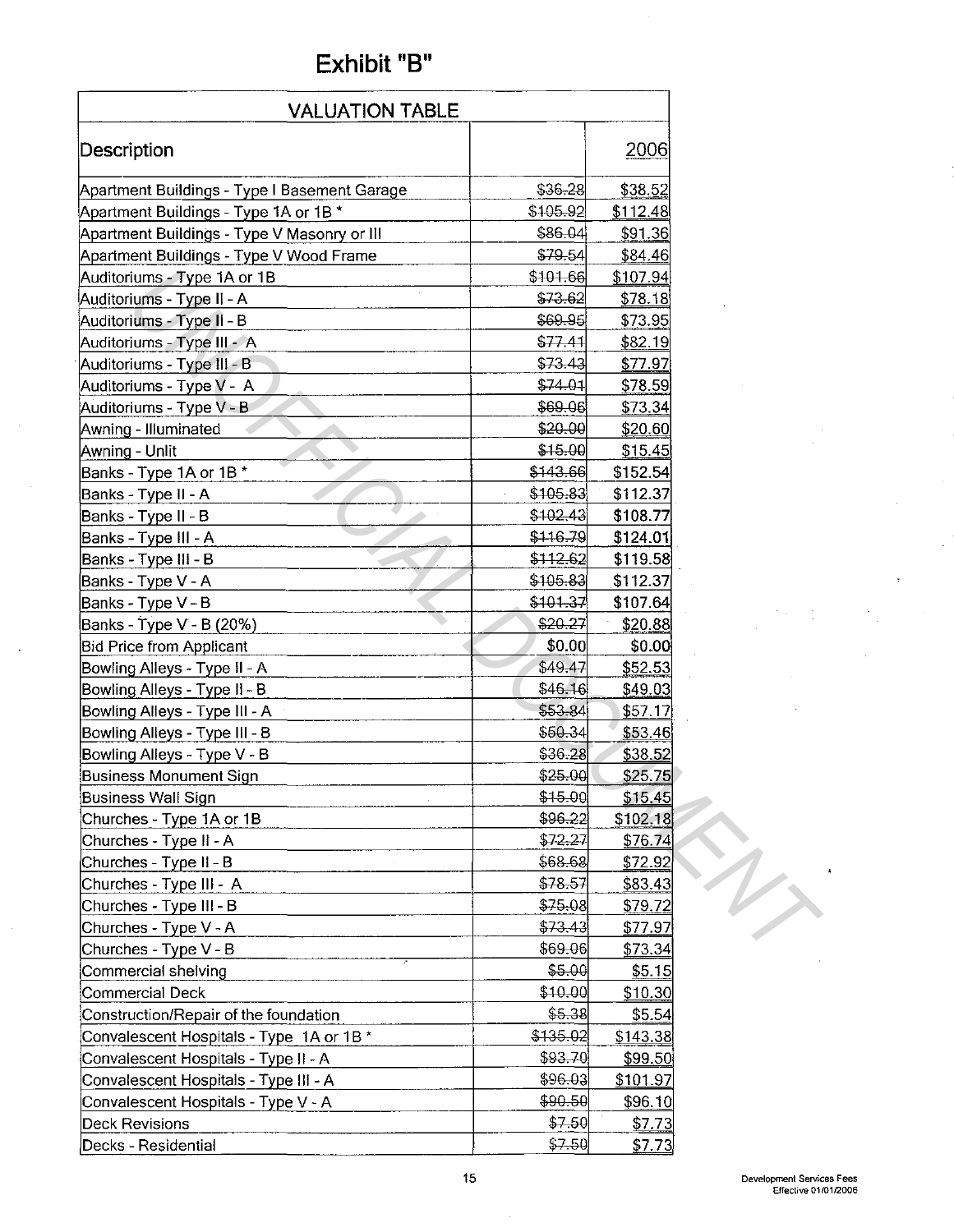| Decks - Residential (Covered)             | \$10.00      | \$10.30                 |  |
|-------------------------------------------|--------------|-------------------------|--|
| Designed Attic Storage Trusses            | \$4.88       | \$10.30                 |  |
| Detached Greenhouse                       | \$5.00       | \$5.15                  |  |
| Dwellings - Basements - Finished          | \$89.63      | \$95.17                 |  |
| Dwellings - Basements - Finished Revision | \$92.40      | \$95.17                 |  |
| Dwellings - Basements - Semi Finished     | \$44.82      | \$47.59                 |  |
| Dwellings - Basements - Unfinished        | \$17.17      |                         |  |
| Dwellings - Type V Masonry                | \$93.99      | \$99.81                 |  |
| Dwellings - Type V Wood Frame 2nd Floor   | \$89.63      | \$95.17                 |  |
| Dwellings - Type V Wood Frame 1st Floor   | \$89.63      | \$95.17                 |  |
| Dwellings - Type V Wood Frame 3rd Floor   | \$89.63      | \$95.17                 |  |
| Dwellings - Type V Wood Frame Remodel     | \$44.82      | \$47.59                 |  |
| Dwellings - Type V Wood Frame Revision    | \$89.6392.40 | \$95.17                 |  |
| Elevator                                  |              | \$10,000.00 \$10,300.00 |  |
| Equipment - Air Conditioner (Commercial)  | \$4.07       | \$4.33                  |  |
| Equipment - Air Conditioner (Residential) | \$3.40       | \$3.61                  |  |
| Equipment - Sprinkler Systems             | \$2.52       | \$2.68                  |  |
| Equipment - Sprinkler Systems 20%         | \$0.50       | \$0.52                  |  |
| <b>Estimate of Value</b>                  | \$0.00       | \$0.00                  |  |
| Fences over 6' in height                  | \$5.00       | \$5.15                  |  |
| Fire Stations - Type 1A or 1B.            | \$110.97     | \$117.83                |  |
| Fire Stations - Type II - A               | \$73.04      | \$77.56                 |  |
| Fire Stations - Type II - B               | \$68.87      | \$73.13                 |  |
| Fire Stations - Type III - A              | \$79.93      | \$84.87                 |  |
| Fire Stations - Type III - B              | \$76.53      | \$81.27                 |  |
| Fire Stations - Type V - A                | \$74.98      | \$79.62                 |  |
| Fire Stations - Type V - B                | $$71-10$     | \$75.50                 |  |
| Homes for the Elderly - Type. 1A or 1B    | \$100.59     | \$106.81                |  |
| Homes for the Elderly - Type II - A       | \$81.67      | \$86.73                 |  |
| Homes for the Elderly - Type II - B       | \$78.18      | \$83.02                 |  |
| Homes for the Elderly - Type III - A      | \$85.07      | \$90.33                 |  |
| Homes for the Elderly - Type III - B      | \$81.58      | \$86.62                 |  |
| Homes for the Elderly - Type V - A        | \$82.16      | \$87.24                 |  |
| Homes for the Elderly - Type V - B        | \$79.35      | \$84.25                 |  |
| Hospitals - Type 1A or 1B *               | \$158.30     | \$168.10                |  |
| Hospitals - Type III - A                  | \$131.05     | \$139.15                |  |
| Hospitals - Type V - A                    | \$425.03     | \$132.77                |  |
| Hotels and Motels - Type 1A or 1B *       | \$97.97      | \$104.03                |  |
| Hotels and Motels - Type III - A          | \$84.88      | \$90.13                 |  |
| Hotels and Motels - Type III - B          | \$80.90      | \$85.90                 |  |
| Hotels and Motels - Type V - A            | \$73.91      | \$78.49                 |  |
| Hotels and Motels - Type V - B            | \$72.46]     | \$76.94                 |  |
| Illuminated Monument Sign                 | \$30.00      | \$30.90                 |  |
| Illuminated Wall Sign                     | \$20.00      | \$20.60                 |  |
| Industrial Plants - Tilt Up               | \$29.10      | \$30.90                 |  |
| Industrial Plants - Type 1A or 1B         | \$55,19      | \$58.61                 |  |
| Industrial Plants - Type II B             | \$35.31      | \$37.49                 |  |
| Industrial Plants - Type II - A           | \$38.41      | \$40.79                 |  |
| Industrial Plants - Type III - A          | \$42.29      | \$44.91                 |  |
| Industrial Plants - Type III - B          | \$39.87      | \$42.33                 |  |
| Industrial Plants - Type V - A            | \$39.87      | \$42.33                 |  |
|                                           |              |                         |  |

 $\sim$ 

 $\hat{\mathcal{A}}$ 

 $\mathcal{A}^{\mathcal{A}}$ 

 $\sim$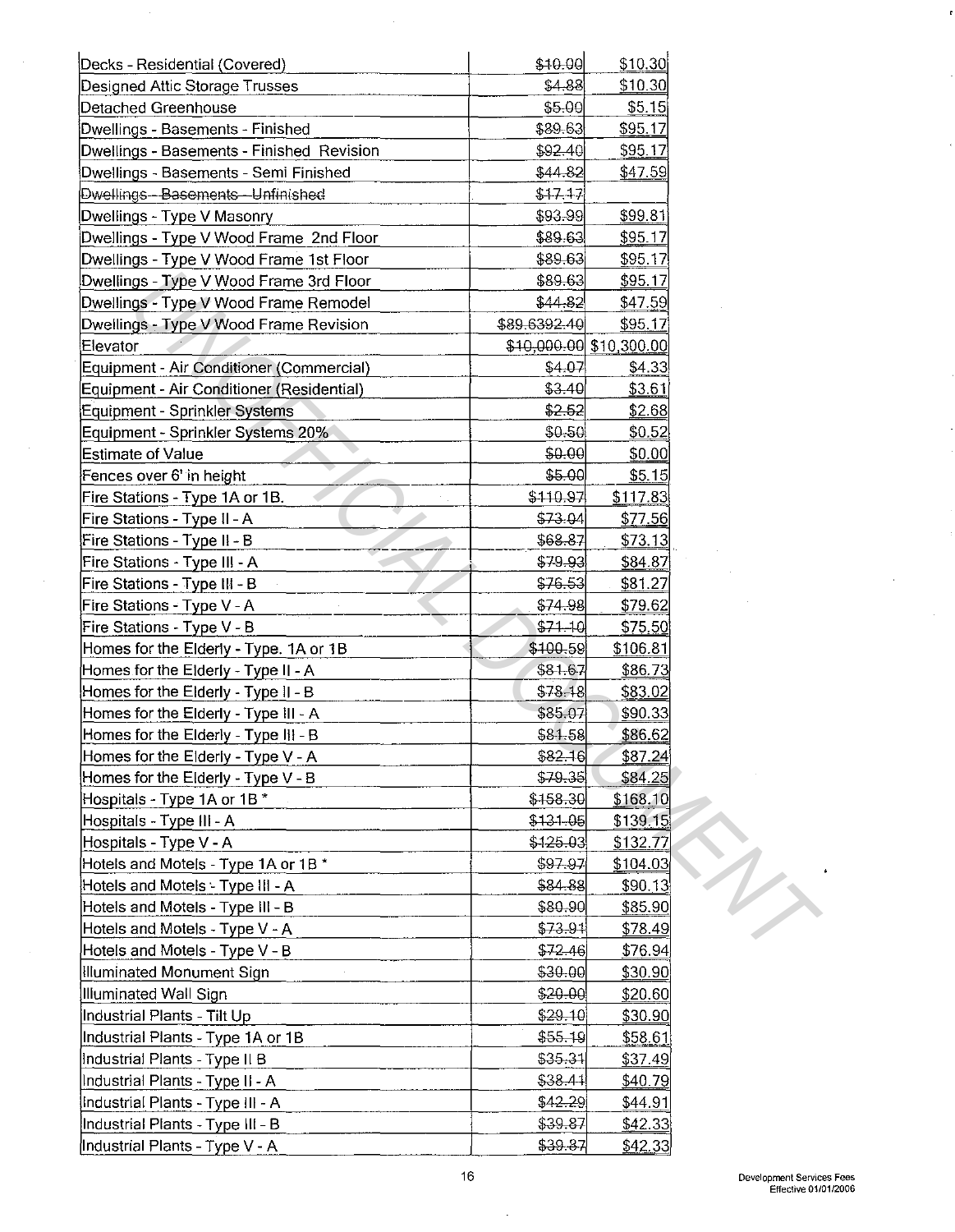| Industrial Plants - Type V - B                                   | \$36.47            | \$38.73    |                     |
|------------------------------------------------------------------|--------------------|------------|---------------------|
| Jails - Type 1A or 1B                                            | \$154.33           | \$163.87   |                     |
| Jails - Type III - A                                             | \$141.14           | \$149.87   |                     |
| Jails - Type V - A                                               | \$105.83           | \$112.37   |                     |
| Libraries - Type 1A or 1B                                        | \$112.91           | \$119.89   |                     |
| Libraries - Type II - A                                          | \$82.64            | \$87.76    |                     |
| Libraries - Type II - B                                          | \$78.57            | \$83.43    |                     |
| Libraries - Type III - A                                         | \$169.27           | \$92.70    |                     |
| Libraries - Type III - B                                         | \$161.51           | \$88.07    |                     |
| Libraries - Type V - A                                           | \$84.50            | \$87,04    |                     |
| Libraries - Type V - B                                           | \$81.00            | \$83.43    |                     |
| Manual Input                                                     | \$0.00             | \$0.00     |                     |
| Masonry Chimney                                                  | \$3,000.00]        | \$3,090.00 |                     |
| Medical Offices - Type 1A or 1B *                                | \$115.92           | \$123.09   |                     |
| Medical Offices - Type II - A                                    | \$89.43            | \$94.97    |                     |
| Medical Offices - Type II - B                                    | \$84.97            | \$90.23    |                     |
| Medical Offices - Type III - A                                   | \$97.00            | \$103.00   |                     |
| Medical Offices - Type III - B                                   | \$90.31            | \$95.89    |                     |
| Medical Offices - Type V - A                                     | \$87.49            | \$92.91    |                     |
| Medical Offices - Type V - B                                     | \$84.39            | \$89.61    |                     |
| New Roof Structure                                               | \$8.96             | \$9.23     |                     |
| <b>Office Partitions</b>                                         | \$45.00            | \$46.35    |                     |
| Offices - Type 1A or 1B */**                                     | \$103.60           | \$110.00]  |                     |
| Offices - Type II - A **                                         | \$69-36            |            |                     |
|                                                                  |                    | \$73.65    |                     |
| Offices - Type II - B <sup>**</sup><br>Offices - Type III - A ** | \$66.06<br>\$74.88 | \$70.14]   |                     |
|                                                                  |                    | \$79.52    |                     |
| Offices - Type III - B **                                        | \$71.59            | \$76.01    |                     |
| Offices - Type V - A**<br>Offices - Type V - B **                | \$70.13            | \$74.47    |                     |
|                                                                  | \$66.06            | \$70.14    |                     |
| Permit reissue (Based on percentage of work remaining)           | \$89.63            | \$95.17    |                     |
| Private Garages - Masonry                                        | \$26.58            | \$28.22    |                     |
| Private Garages - Open Carports                                  | \$16.10            | \$17.10    |                     |
| Private Garages - Wood Frame                                     | \$23.57            | \$25.03    |                     |
| Private Garages - Wood Frame (Addition)                          | \$23.57            | \$25.03    |                     |
| Private Gate                                                     | \$500.00           | \$515.00   |                     |
| Public Buildings - Type 1A or 1B *                               | \$119.70           | \$127.10   |                     |
| Public Buildings - Type II - A                                   | \$97-00            | \$103.00   |                     |
| Public Buildings - Type II - B                                   | \$92.73            | \$98,47    | $\boldsymbol{\psi}$ |
| Public Buildings - Type III - A                                  | \$100.69           | \$106.91   |                     |
| Public Buildings - Type III - B                                  | \$97.19            | \$103.21   |                     |
| Public Buildings - Type V - A                                    | \$92.15            | \$97.85    |                     |
| Public Buildings - Type V - B                                    | \$88.85            | \$94.35    |                     |
| Public Garages - Type 1A or 1B *                                 | \$47.43            | \$50.37    |                     |
| Public Garages - Type 1A or 1B Open Park *                       | \$35.60            | \$37.80    |                     |
| Public Garages - Type II - B                                     | \$27.16            | \$28.84    |                     |
| Public Garages - Type III - A                                    | \$35.89            | \$38.11    |                     |
| Public Garages - Type III - B                                    | \$32.90            | \$33.89    |                     |
| Public Garages - Type V - A                                      | \$32.69            | \$34.71    |                     |
| Residential Fire Sprinkler System                                | \$1.00             | \$1.00     |                     |
| Restaurants - Type III - A                                       | \$94.48            | \$100.32   |                     |
| Restaurants - Type III - B                                       | \$91.28            | \$96.92    |                     |

 $\lambda$